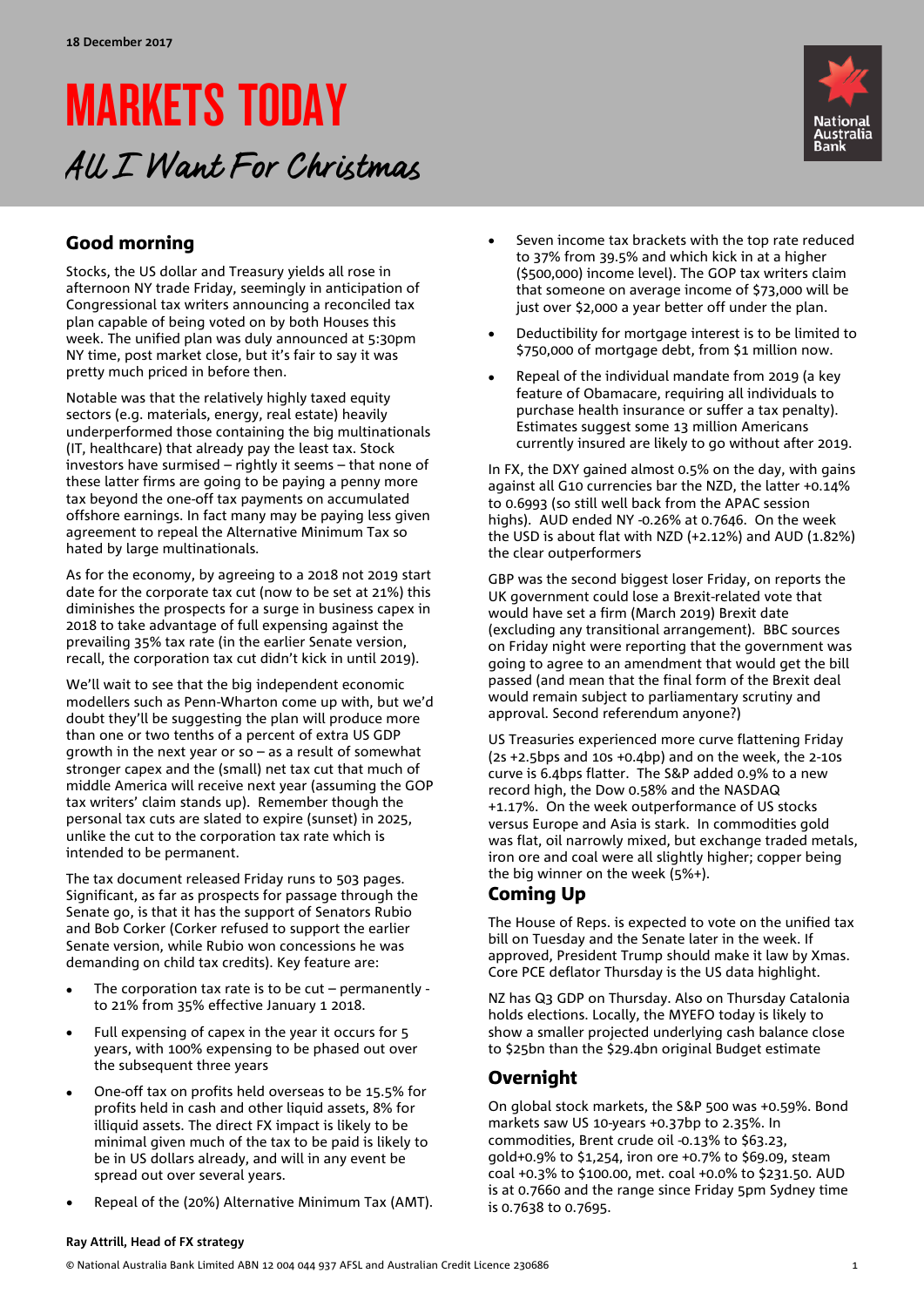### Markets









|            | Foreign Exchange |              |                                |        |            |          |        | <b>Equities</b>      |        |                |                | Commodities* |            |        |  |
|------------|------------------|--------------|--------------------------------|--------|------------|----------|--------|----------------------|--------|----------------|----------------|--------------|------------|--------|--|
|            |                  |              | Indicative 24hr<br>ranges (**) |        |            | Other FX |        | <b>Major Indices</b> |        |                |                |              | Last       | % da   |  |
|            | Last             | % chge       | Low                            | High   |            | Last     | % chge |                      | Last   | % day          | % y/y          | Oil (Brent)  | 63.23      | $-0.1$ |  |
| AUD        | 0.7659           | $-0.1$       | 0.7638                         | 0.7695 | <b>HKD</b> | 7.8119   | 0.1    | Dow                  | 24,652 | 0.58           | 24.2           | Oil (WTI)    | 57.30      | $-1.2$ |  |
| <b>NZD</b> | 0.7000           | 1.3          | 0.6979                         | 0.7034 | <b>CNY</b> | 6.6093   | $-0.1$ | S&P 500              | 2,676  | 0.59           | 18.5           | Oil (Tapis)  | 66.00      | 0.5    |  |
| <b>EUR</b> | 1.1754           | $-0.1$       | 1.1749                         | 1.1812 | SGD        | 1.3488   | $-0.2$ | Nasdag               | 6,937  | 1.17           | 27.6           | Gold         | 1254.30    | 0.9    |  |
| GBP        | 1.3328           | $-0.1$       | 1.3302                         | 1.3448 | <b>IDR</b> | 13,570   | 0.1    | <b>VIX</b>           | 9.42   | $-10.20$       | $-22.8$        | <b>CRB</b>   | 184.52     | 0.2    |  |
| JPY        | 112.64           | $-0.8$       | 112.03                         | 112.74 | THB        | 32.52    | $-0.3$ | <b>FTSE</b>          | 7,491  | 0.5            | 6.8            | GS Metals    | 370.8      | 1.3    |  |
| CAD        | 1.2871           | 0.1          | 1.2739                         | 1.2895 | <b>KRW</b> | 1,089    | 0.0    | DAX                  | 13,104 | $-0.2$         | 14.9           | Aluminium    | 2050.5     | 2.4    |  |
| AUD/EUR    | 0.6516           | 1.9          | 0.6489                         | 0.6526 | <b>TWD</b> | 29.99    | $-0.1$ | <b>CAC 40</b>        | 5.349  | $-0.1$         | 10.7           | Copper       | 6855.3     | 1.4    |  |
| AUD/JPY    | 86.27            | 0.1          | 85.97                          | 86.35  | PHP        | 50.45    | 0.2    | Nikkei               | 22,553 | $-1.7$         | 16.2           | Nickel       | 11520.0    | 3.0    |  |
| AUD/GBP    | 0.5758           | 2.0          | 0.5703                         | 0.5762 | <b>CHF</b> | 0.99     | $-0.2$ | Shanghai             | 3.266  | $-1.7$         | 4.6            | Zinc         | 3203.0     | 2.5    |  |
| AUD/NZD    | 1.0941           | 0.5          | 1.0910                         | 1.0981 | <b>SEK</b> | 8.51     | 0.1    | Hang Seng            | 28,848 | $-1.1$         | 31.0           | Ch. steel    | 3885.0     | $-0.8$ |  |
| ALID/CNH   | 5.0651           | $^{\circ}$ 1 | 5.0450                         | 50848  |            |          |        | ASX 200              | 5.007  | 0 <sub>0</sub> | 8 <sub>1</sub> | Iron ore     | <b>601</b> | 07     |  |

|            | <b>Interest Rates</b> |                              |         |      |               |      |                                |           | Overnight Futures |        |         | Met.coal    | 231.5  | 0.0                                     |
|------------|-----------------------|------------------------------|---------|------|---------------|------|--------------------------------|-----------|-------------------|--------|---------|-------------|--------|-----------------------------------------|
|            |                       | <b>Indicative Swap Rates</b> |         |      |               |      | <b>Benchmark 10 Year Bonds</b> |           |                   |        |         | Wheat Chic. | 430.8  | 4.2                                     |
|            | Cash                  | 3mth                         | 2Yr     | 10Yr |               | Last |                                | chge Sprd |                   | Last   | Chae*   | Sugar       | 13.7   | $-2.1$                                  |
| <b>USD</b> | 1.50                  | 1.61                         | 2.03    | 2.34 | USD 10        | 2.35 | 0.37                           |           | Australia         |        |         | Cotton      | 75.9   | 4.0                                     |
| AUD        | 1.50                  | 1.77                         | 1.97    | 2.72 | AUD 10        | 2.52 | $-3.50$                        | 0.17      | 3 mth bill        | 98.23  | $-2.00$ | Coffee      | 120.8  | 0.6                                     |
| <b>NZD</b> | 1.75                  | 1.86                         | 2.18    | 3.08 | NZD 10        | 2.72 | $-11.30$                       | 0.37      | 3 Yr bond         | 97.8   | 0.00    |             |        |                                         |
| <b>EUR</b> | 0.00                  | $-0.33$                      | $-0.18$ | 0.78 | CAD 10        | 1.84 | $-2.70$                        | $-0.52$   | 10 Yr bond        | 97.44  | $-1.50$ |             |        | Prob. of 25bps hike/cut at next meeting |
| GBP        | 0.50                  | 0.52                         | 0.79    | 1.24 | <b>EUR 10</b> | 0.30 | 0.80                           | $-2.05$   | $3/10$ sprd       | 0.36   | 1.50    |             | bps    | %                                       |
| JPY        | $-0.03$               | $-0.02$                      | 0.04    | 0.24 | GBP 10        | 1.15 | $-5.20$                        | $-1.20$   | SPI               | 6037.0 | $-24.0$ | <b>RBA</b>  | $-0.2$ | $-1.0%$                                 |
| CAD        | 1.00                  | 1.45                         | 1.89    | 2.19 | JPY 10        | 0.05 | $-0.40$                        | $-2.31$   | *Change in bps    |        |         | FED         | -0     | $-0.8%$                                 |

|            |         |                              |         | Indicative 24hr<br>ranges (**) |               | Other FX                |          |         | <b>Major Indices</b> |             |                          |         |                                    | Last    | % day   |
|------------|---------|------------------------------|---------|--------------------------------|---------------|-------------------------|----------|---------|----------------------|-------------|--------------------------|---------|------------------------------------|---------|---------|
|            | Last    | % chge                       | Low     | High                           |               | Last                    | % chge   |         |                      | Last        | % day                    | % y/y   | Oil (Brent)                        | 63.23   | $-0.1$  |
| AUD        | 0.7659  | $-0.1$                       | 0.7638  | 0.7695                         | <b>HKD</b>    | 7.8119                  | 0.1      |         | Dow                  | 24,652      | 0.58                     | 24.2    | Oil (WTI)                          | 57.30   | $-1.2$  |
| <b>NZD</b> | 0.7000  | 1.3                          | 0.6979  | 0.7034                         | <b>CNY</b>    | 6.6093                  | $-0.1$   |         | S&P 500              | 2,676       | 0.59                     | 18.5    | Oil (Tapis)                        | 66.00   | 0.5     |
| EUR        | 1.1754  | $-0.1$                       | 1.1749  | 1.1812                         | SGD           | 1.3488                  | $-0.2$   |         | Nasdag               | 6,937       | 1.17                     | 27.6    | Gold                               | 1254.30 | 0.9     |
| GBP        | 1.3328  | $-0.1$                       | 1.3302  | 1.3448                         | <b>IDR</b>    | 13,570                  | 0.1      |         | <b>VIX</b>           | 9.42        | $-10.20$                 | $-22.8$ | <b>CRB</b>                         | 184.52  | 0.2     |
| JPY        | 112.64  | $-0.8$                       | 112.03  | 112.74                         | THB           | 32.52                   | $-0.3$   |         | <b>FTSE</b>          | 7,491       | 0.5                      | 6.8     | GS Metals                          | 370.8   | 1.3     |
| CAD        | 1.2871  | 0.1                          | 1.2739  | 1.2895                         | <b>KRW</b>    | 1,089                   | 0.0      |         | <b>DAX</b>           | 13,104      | $-0.2$                   | 14.9    | Aluminium                          | 2050.5  | 2.4     |
| AUD/EUR    | 0.6516  | 1.9                          | 0.6489  | 0.6526                         | <b>TWD</b>    | 29.99                   | $-0.1$   |         | <b>CAC 40</b>        | 5,349       | $-0.1$                   | 10.7    | Copper                             | 6855.3  | 1.4     |
| AUD/JPY    | 86.27   | 0.1                          | 85.97   | 86.35                          | PHP           | 50.45                   | 0.2      |         | Nikkei               | 22,553      | $-1.7$                   | 16.2    | Nickel                             | 11520.0 | 3.0     |
| AUD/GBP    | 0.5758  | 2.0                          | 0.5703  | 0.5762                         | <b>CHF</b>    | 0.99                    | $-0.2$   |         | Shanghai             | 3,266       | $-1.7$                   | 4.6     | Zinc                               | 3203.0  | 2.5     |
| AUD/NZD    | 1.0941  | 0.5                          | 1.0910  | 1.0981                         | <b>SEK</b>    | 8.51                    | 0.1      |         | Hang Seng            | 28,848      | $-1.1$                   | 31.0    | Ch. steel                          | 3885.0  | $-0.8$  |
| AUD/CNH    | 5.0651  | 0.1                          | 5.0450  | 5.0848                         |               |                         |          |         | ASX 200              | 5,997       | 0.0                      | 8.4     | Iron ore                           | 69.1    | 0.7     |
|            |         |                              |         |                                |               |                         |          |         |                      |             |                          |         | St. Coal                           | 100.0   | 0.3     |
|            |         |                              |         | <b>Interest Rates</b>          |               |                         |          |         |                      |             | <b>Overnight Futures</b> |         | Met.coal                           | 231.5   | 0.0     |
|            |         | <b>Indicative Swap Rates</b> |         |                                |               | Benchmark 10 Year Bonds |          |         |                      |             |                          |         | Wheat Chic.                        | 430.8   | 4.2     |
|            | Cash    | 3mth                         | 2Yr     | 10Yr                           |               | Last                    | chge     | Sprd    |                      |             | Last                     | $Chge*$ | Sugar                              | 13.7    | $-2.1$  |
| USD        | 1.50    | 1.61                         | 2.03    | 2.34                           | <b>USD 10</b> | 2.35                    | 0.37     |         |                      | Australia   |                          |         | Cotton                             | 75.9    | 4.0     |
| AUD        | 1.50    | 1.77                         | 1.97    | 2.72                           | AUD 10        | 2.52                    | $-3.50$  | 0.17    |                      | 3 mth bill  | 98.23                    | $-2.00$ | Coffee                             | 120.8   | 0.6     |
| <b>NZD</b> | 1.75    | 1.86                         | 2.18    | 3.08                           | <b>NZD 10</b> | 2.72                    | $-11.30$ | 0.37    |                      | 3 Yr bond   | 97.8                     | 0.00    |                                    |         |         |
| <b>EUR</b> | 0.00    | $-0.33$                      | $-0.18$ | 0.78                           | <b>CAD 10</b> | 1.84                    | $-2.70$  | $-0.52$ |                      | 10 Yr bond  | 97.44                    | $-1.50$ | Prob. of 25bps hike/cut at next me |         |         |
| GBP        | 0.50    | 0.52                         | 0.79    | 1.24                           | <b>EUR 10</b> | 0.30                    | 0.80     | $-2.05$ |                      | $3/10$ sprd | 0.36                     | 1.50    |                                    | bps     | %       |
| JPY        | $-0.03$ | $-0.02$                      | 0.04    | 0.24                           | GBP 10        | 1.15                    | $-5.20$  | $-1.20$ |                      | SPI         | 6037.0                   | $-24.0$ | <b>RBA</b>                         | $-0.2$  | $-1.0%$ |

| Commodities*                            |         |        |  |  |  |  |  |  |
|-----------------------------------------|---------|--------|--|--|--|--|--|--|
|                                         | Last    | % day  |  |  |  |  |  |  |
| Oil (Brent)                             | 63.23   | $-0.1$ |  |  |  |  |  |  |
| Oil (WTI)                               | 57.30   | $-1.2$ |  |  |  |  |  |  |
| Oil (Tapis)                             | 66.00   | 0.5    |  |  |  |  |  |  |
| Gold                                    | 1254.30 | 0.9    |  |  |  |  |  |  |
| <b>CRB</b>                              | 184.52  | 0.2    |  |  |  |  |  |  |
| GS Metals                               | 370.8   | 1.3    |  |  |  |  |  |  |
| Aluminium                               | 2050.5  | 2.4    |  |  |  |  |  |  |
| Copper                                  | 6855.3  | 1.4    |  |  |  |  |  |  |
| Nickel                                  | 11520.0 | 3.0    |  |  |  |  |  |  |
| Zinc                                    | 3203.0  | 2.5    |  |  |  |  |  |  |
| Ch. steel                               | 3885.0  | $-0.8$ |  |  |  |  |  |  |
| Iron ore                                | 69.1    | 0.7    |  |  |  |  |  |  |
| St. Coal                                | 100.0   | 0.3    |  |  |  |  |  |  |
| Met.coal                                | 231.5   | 0.0    |  |  |  |  |  |  |
| Wheat Chic.                             | 430.8   | 4.2    |  |  |  |  |  |  |
| Sugar                                   | 13.7    | $-2.1$ |  |  |  |  |  |  |
| Cotton                                  | 75.9    | 4.0    |  |  |  |  |  |  |
| Coffee                                  | 120.8   | 0.6    |  |  |  |  |  |  |
| Prob. of 25bps hike/cut at next meeting |         |        |  |  |  |  |  |  |

Please note the high/low FX rates are only an indication. Please refer to your National Dealer for confirmation.

\* All near futures contracts, except CRB. GS Metals is Goldman Sachs industrial metals index. Metals prices are CME. Emissions: ICE Dec contracts, Euros<br>\*\* These are indicative ranges over the past 24 hours; please confirm

Last is around 6:30am Sydney

Source: Bloomberg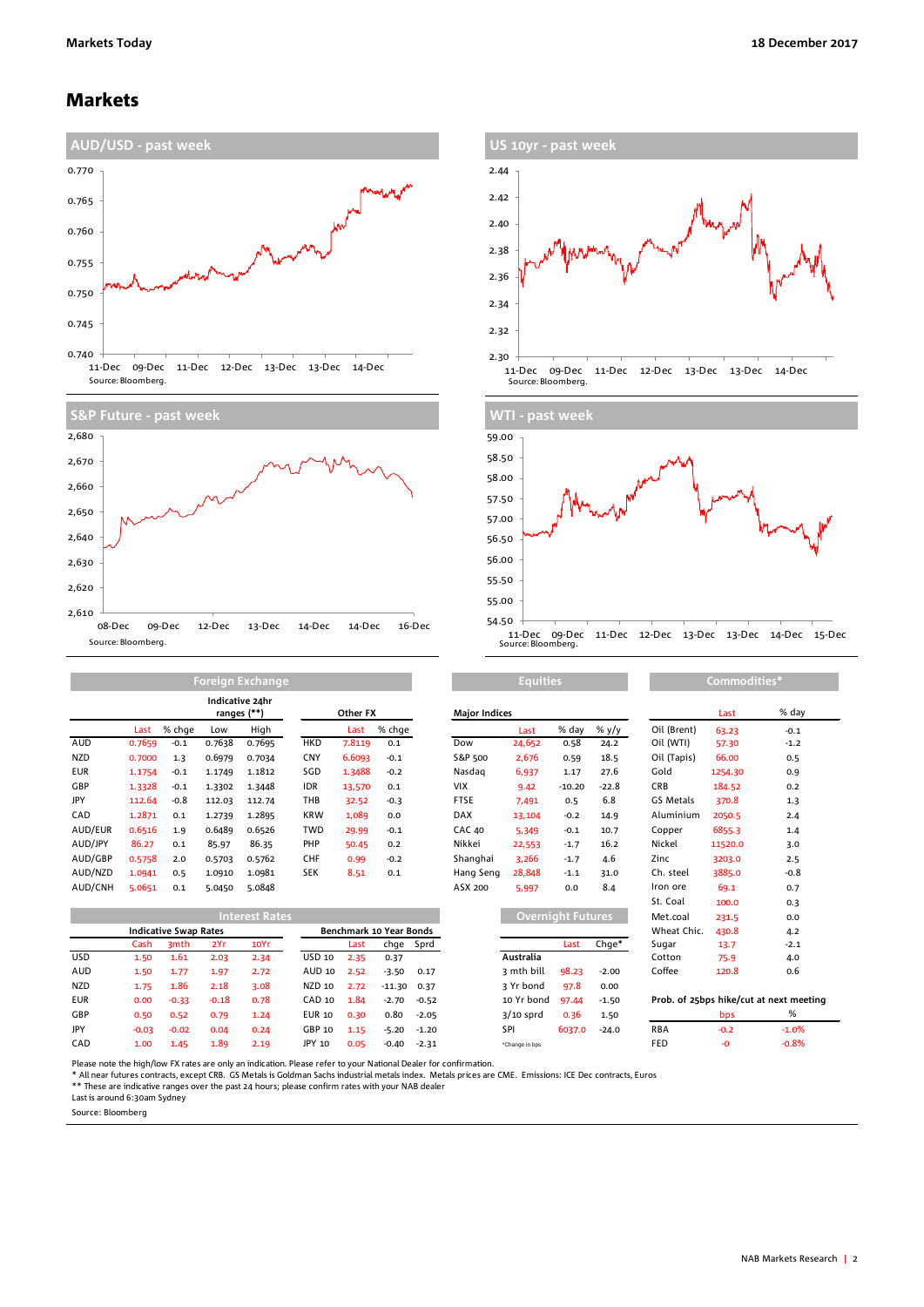# **CALENDAR**

| Monday, 18 December 2017<br>$-25.7$<br>$-29.4$<br>1.15<br>12.15<br>Budget MYEFO Underlying cash balance<br>AU<br>$-25.0$<br>China holds Central Economic Work Conference Dec. 18-20<br>CН<br>8.30<br>55.6<br>21.30<br>Performance Services Index<br>Nov<br>264.95<br>322.9<br>23.50<br>10.50<br><b>Trade Balance Adjusted</b><br>Nov<br>0.00<br>11.00<br>ANZ Consumer Confidence Index/MoM<br>Dec<br>$123.7/-2.1$<br>ΝZ<br>$-2.6/1.2$<br>0.10<br>Rightmove House Prices MoM/YoY<br>Jan<br>11.10<br>UK<br>0.0/1.0<br>0.30<br>11.30<br>New Motor Vehicle Sales MoM/YoY<br>Nov<br>AU<br>China November Property Prices<br>1.30<br>12.30<br>60.9<br>2.00<br>13.00<br>Non Resident Bond Holdings<br>Nov<br>9.00<br>20.00<br>EC<br>ECB's Hansson speaks on outlook for Estonia, euro area<br>10.00<br>21.00<br>EC<br>CPI MoM/YoY<br>Nov<br>0.1/1.4<br>0.9<br>10.00<br>21.00<br>EC<br>CPI Core YoY<br>Nov F<br>11.00<br>22.00<br>CBI Trends Total Orders/Selling Prices<br>Dec<br>17.0/17.0<br>16.8<br>13.30<br>0.30<br>Int'l Securities Transactions<br>Oct<br>59.0<br>15.00<br>2.00<br>СA<br>Bloomberg Nanos Confidence<br>Dec 15<br>70<br>70.0<br>15.00<br>2.00<br>US<br>Dec<br>NAHB Housing Market Index<br>19 December 2017<br>Tuesday<br>112.4<br>21.00<br>8.00<br>Westpac Consumer Confidence<br>4Q<br>ANZ Roy Morgan Weekly Consumer Confidence Index<br>115.1<br>22.30<br>Dec 17<br>9.30<br>0.00<br>$6.5/-39.3$<br>11.00<br>ΝZ<br>ANZ Activity Outlook/Business Confidence<br>Dec<br>AU<br><b>RBA Dec. Rate Meeting Minutes</b><br>0.30<br>11.30<br>46.9<br>6.00<br>17.00<br>Machine Tool Orders YoY<br>Nov F<br>JN<br>117.5<br>9.00<br>20.00<br>GE<br><b>IFO Business Climate</b><br>Dec<br>124.4/111.0<br>9.00<br>20.00<br>IFO Current Assessment/Expectations<br>Dec<br>10.00<br>21.00<br>Construction Output MoM/YoY<br>Oct<br>0.1/3.1<br>1.8<br>10.00<br>21.00<br>EC<br>Labour Costs YoY<br>3Q<br>0.30<br>13.30<br>US<br>Housing Starts/MoM<br>Nov<br>$1250/-3.1$<br>1290.0/13.7<br>13.30<br>0.30<br>US<br><b>Building Permits/MoM</b><br>Nov<br>$1275/-3.1$<br>1297.0/5.9<br>0.30<br>$-116.5$<br>$-123.1$<br>13.30<br>Current Account Balance<br>3Q<br>$+0.4$<br>Global Dairy Auction, early AM NZT<br>mixed<br>Wednesday, 20 December 2017<br>Trade Balance NZD/12m YTD<br>$-871.0/-2986.0$<br>21.45<br>8.45<br>ΝZ<br>Nov<br>-550/-2700<br>$-355$<br>8.45<br>21.45<br>BoP Current Account Balance NZD/% of GDP<br>$-4.2/-2.5$<br>$-0.6/-2.8$<br>ΝZ<br>3Q<br>$-4.5/-2.6$<br>Westpac Leading Index MoM<br>Nov<br>0.1<br>23.30<br>10.30<br>Skilled Vacancies MoM<br>Nov<br>0.5<br>0.00<br>11.00<br>0.30<br>11.30<br>AU<br>NAB Cashless Retail Sales Index<br>Nov<br>2.00<br>Credit Card Spending MoM/YoY<br>0.8/2.9<br>13.00<br>ΝZ<br>Nov<br>0.3<br>$-0.5$<br>All Industry Activity Index MoM<br>4.30<br>15.30<br>JN<br>Oct<br>Convenience Store Sales YoY<br>$-1.8$<br>7.00<br>18.00<br>Nov<br>PPI MoM/YoY<br>18.00<br>Nov<br>0.3/2.7<br>7.00<br>EC<br>37.8<br>20.00<br><b>ECB Current Account SA</b><br>Oct<br>9.00<br>30.0/26.0<br>UK<br>CBI Total Dist. Reported Sales/Retailing<br>Dec<br>11.00<br>22.00<br>$-1.2$<br>СA<br>Wholesale Trade Sales MoM<br>Oct<br>13.30<br>0.30<br>15.00<br>Nov<br>5.5/2.0<br>2.00<br>Existing Home Sales/MoM<br>5.53/0.91<br>Thursday, 21 December 2017<br><b>GDP SA QoQ/YoY</b><br>8.45<br>0.6/2.4<br>0.8/2.5<br><b>NZ</b><br>3Q<br>0.7/2.5<br>21.45<br>Nov<br>5580.0<br>8.45<br>Net Migration SA<br>21.45<br>ΝZ<br>$-12.0$<br>0.10<br>GfK Consumer Confidence<br>Dec<br>$-12$<br>11.10<br>UK<br>609.0<br>0.30<br>11.30<br><b>RBA FX Transactions Market</b><br>Nov<br>6.4<br>2.00<br>Credit Aggregates, Household YoY<br>Nov<br>13.00<br>2.00<br>New Residential Lending YoY<br>$-14.1$<br>13.00<br>ΝZ<br>Nov<br>BOJ Kuroda speaks at press conference after MPM<br>6.30<br>17.30<br>JN<br>UK<br>Public Finances (PSNCR)/Central Government NCR<br>Nov<br>$-3.8/-7.0$<br>9.30<br>20.30<br>8.6/8.7<br>Public Sector Net Borrowing/PSNB ex Banking Groups<br>Nov<br>7.5/8.0<br>9.30<br>20.30<br><b>BOJ Policy Balance Rate/10-Yr Yield Target</b><br><b>Dec 21</b><br>$-0.1/0.0$<br>US<br>GDP Annualized QoQ<br>3Q T<br>3.3<br>3.3<br>13.30<br>0.30<br>225.0<br>13.30<br>0.30<br>US<br>Initial Jobless Claims<br>Dec 16<br>2.1<br>13.30<br>0.30<br>US<br><b>GDP Price Index</b><br>3Q T<br>2.1<br>0.30<br>US<br>Chicago Fed Nat Activity Index<br>Nov<br>0.7<br>13.30<br>22.7<br>21<br>13.30<br>0.30<br>Philadelphia Fed Business Outlook<br>Dec<br>CA<br>$\prime$<br>0.1/0.3<br>13.30<br>0.30<br>Retail Sales/Ex Auto MoM<br>Oct<br>CPI NSA MoM/YoY<br>0.1/1.4<br>0.30<br>СA<br>Nov<br>13.30<br>CA<br>CPI Core- Common/Trim YoY%<br>Nov<br>1.6/1.5<br>13.30<br>0.30<br>0.30<br>CPI Core- Median YoY%<br>Nov<br>1.7<br>13.30<br>FHFA House Price Index MoM<br>0.3<br>14.00<br>1.00<br>Oct<br>EC<br>Consumer Confidence<br>Dec A<br>0.1<br>15.00<br>2.00<br>US<br>Leading Index<br>Nov<br>0.4<br>1.2<br>15.00<br>2.00<br>Friday, 22 December 2017<br>24.0<br>Lloyds Business Barometer<br>Dec<br>0.10<br>11.10<br>10.7<br>7.00<br>18.00<br><b>GfK Consumer Confidence</b><br>Jan<br>$-21.25$<br>$-23.2$<br><b>Current Account Balance</b><br>3Q<br>9.30<br>20.30<br>UK<br>GDP QoQ/YoY<br>3QF<br>UK<br>0.4/1.5<br>0.4/1.5<br>9.30<br>20.30<br>9.30<br>20.30<br>Index of Services MoM/3m/3m<br>Oct<br>0.2/0.3<br>0.1/0.4<br>UK<br>Total Business Investment QoQ/YoY<br>3Q F<br>0.2/1.3<br>9.30<br>20.30<br><b>GDP MoM/YoY</b><br>Oct<br>0.2/3.3<br>13.30<br>0.30<br>0.4/0.4<br>0.4/0.3<br>13.30<br>0.30<br>Personal Income/Spending<br><b>Nov</b><br>0.3/1.8<br>0.1/1.6<br><b>US</b><br>PCE Deflator MoM/YoY<br><b>Nov</b><br>13.30<br>0.30<br>0.1/1.5<br>0.2/1.4<br><b>US</b><br><b>PCE Core MoM/YoY</b><br><b>Nov</b><br>13.30<br>0.30<br>1.8<br>Durable Goods Orders/Core Orders<br>Nov P<br>$-0.8$<br>13.30<br>0.30<br>New Home Sales/MoM<br>$651/-5$<br>685.0/6.2<br>15.00<br>2.00<br>Nov<br>96.8<br>15.00<br>2.00<br>97.2<br>U. of Mich. Sentiment/5-10 Yr Inflation<br>Dec F<br>16.0<br>16.00<br>US<br>Kansas City Fed Manf. Activity<br>Dec<br>3.00<br>18.00<br>5.00<br>US<br>Baker Hughes U.S. Rig Count/Oil Rigs<br>Dec 15<br>$\prime$<br>931.0/751.0<br><b>Upcoming Central Bank Interest Rate Announcements</b><br>$-0.1%$<br>$-0.1%$<br>Japan, BoJ<br>21-Dec<br>$-0.1%$<br>1.00%<br>Canada, BoC<br>18-Jan<br>Europe ECB<br>$-0.4%$<br>$-0.4%$<br>$-0.4%$<br>25-Jan<br>US Federal Reserve<br>1-Feb<br>1.25-1.50%<br>1.25-1.50%<br>1.25-1.50%<br>Australia, RBA<br>1.50%<br>1.50%<br>1.50%<br>6-Feb<br>New Zealand, RBNZ<br>1.75%<br>1.75%<br>8-Feb<br>1.75%<br>8-Feb<br>0.5%<br>0.50% |           | Country Economic Indicator | Period | Forecast | Consensus | Actual | <b>Previous</b> | <b>GMT</b> | <b>AEDT</b> |
|------------------------------------------------------------------------------------------------------------------------------------------------------------------------------------------------------------------------------------------------------------------------------------------------------------------------------------------------------------------------------------------------------------------------------------------------------------------------------------------------------------------------------------------------------------------------------------------------------------------------------------------------------------------------------------------------------------------------------------------------------------------------------------------------------------------------------------------------------------------------------------------------------------------------------------------------------------------------------------------------------------------------------------------------------------------------------------------------------------------------------------------------------------------------------------------------------------------------------------------------------------------------------------------------------------------------------------------------------------------------------------------------------------------------------------------------------------------------------------------------------------------------------------------------------------------------------------------------------------------------------------------------------------------------------------------------------------------------------------------------------------------------------------------------------------------------------------------------------------------------------------------------------------------------------------------------------------------------------------------------------------------------------------------------------------------------------------------------------------------------------------------------------------------------------------------------------------------------------------------------------------------------------------------------------------------------------------------------------------------------------------------------------------------------------------------------------------------------------------------------------------------------------------------------------------------------------------------------------------------------------------------------------------------------------------------------------------------------------------------------------------------------------------------------------------------------------------------------------------------------------------------------------------------------------------------------------------------------------------------------------------------------------------------------------------------------------------------------------------------------------------------------------------------------------------------------------------------------------------------------------------------------------------------------------------------------------------------------------------------------------------------------------------------------------------------------------------------------------------------------------------------------------------------------------------------------------------------------------------------------------------------------------------------------------------------------------------------------------------------------------------------------------------------------------------------------------------------------------------------------------------------------------------------------------------------------------------------------------------------------------------------------------------------------------------------------------------------------------------------------------------------------------------------------------------------------------------------------------------------------------------------------------------------------------------------------------------------------------------------------------------------------------------------------------------------------------------------------------------------------------------------------------------------------------------------------------------------------------------------------------------------------------------------------------------------------------------------------------------------------------------------------------------------------------------------------------------------------------------------------------------------------------------------------------------------------------------------------------------------------------------------------------------------------------------------------------------------------------------------------------------------------------------------------------------------------------------------------------------------------------------------------------------------------------------------------------------------------------------------------------------------------------------------------------------------------------------------------------------------------------------------------------------------------------------------------------------------------------------------------------------------------------------------------------------------------------------------------------------------------------------------------------------------------------------------------------------------------------------------------------------------------------------------------------------------------------------------------------------------------------------------------------------------------------------------------------------------------------------------------------------------------------------------------------------------------------------------------------------------------------------------------------------------------------------------------------------------------------------------------------------------------------------------------------------------------------------------------------------------------------------------------------------------------------------------------------------------------------------------------------------------|-----------|----------------------------|--------|----------|-----------|--------|-----------------|------------|-------------|
|                                                                                                                                                                                                                                                                                                                                                                                                                                                                                                                                                                                                                                                                                                                                                                                                                                                                                                                                                                                                                                                                                                                                                                                                                                                                                                                                                                                                                                                                                                                                                                                                                                                                                                                                                                                                                                                                                                                                                                                                                                                                                                                                                                                                                                                                                                                                                                                                                                                                                                                                                                                                                                                                                                                                                                                                                                                                                                                                                                                                                                                                                                                                                                                                                                                                                                                                                                                                                                                                                                                                                                                                                                                                                                                                                                                                                                                                                                                                                                                                                                                                                                                                                                                                                                                                                                                                                                                                                                                                                                                                                                                                                                                                                                                                                                                                                                                                                                                                                                                                                                                                                                                                                                                                                                                                                                                                                                                                                                                                                                                                                                                                                                                                                                                                                                                                                                                                                                                                                                                                                                                                                                                                                                                                                                                                                                                                                                                                                                                                                                                                                                                                                                          |           |                            |        |          |           |        |                 |            |             |
|                                                                                                                                                                                                                                                                                                                                                                                                                                                                                                                                                                                                                                                                                                                                                                                                                                                                                                                                                                                                                                                                                                                                                                                                                                                                                                                                                                                                                                                                                                                                                                                                                                                                                                                                                                                                                                                                                                                                                                                                                                                                                                                                                                                                                                                                                                                                                                                                                                                                                                                                                                                                                                                                                                                                                                                                                                                                                                                                                                                                                                                                                                                                                                                                                                                                                                                                                                                                                                                                                                                                                                                                                                                                                                                                                                                                                                                                                                                                                                                                                                                                                                                                                                                                                                                                                                                                                                                                                                                                                                                                                                                                                                                                                                                                                                                                                                                                                                                                                                                                                                                                                                                                                                                                                                                                                                                                                                                                                                                                                                                                                                                                                                                                                                                                                                                                                                                                                                                                                                                                                                                                                                                                                                                                                                                                                                                                                                                                                                                                                                                                                                                                                                          |           |                            |        |          |           |        |                 |            |             |
|                                                                                                                                                                                                                                                                                                                                                                                                                                                                                                                                                                                                                                                                                                                                                                                                                                                                                                                                                                                                                                                                                                                                                                                                                                                                                                                                                                                                                                                                                                                                                                                                                                                                                                                                                                                                                                                                                                                                                                                                                                                                                                                                                                                                                                                                                                                                                                                                                                                                                                                                                                                                                                                                                                                                                                                                                                                                                                                                                                                                                                                                                                                                                                                                                                                                                                                                                                                                                                                                                                                                                                                                                                                                                                                                                                                                                                                                                                                                                                                                                                                                                                                                                                                                                                                                                                                                                                                                                                                                                                                                                                                                                                                                                                                                                                                                                                                                                                                                                                                                                                                                                                                                                                                                                                                                                                                                                                                                                                                                                                                                                                                                                                                                                                                                                                                                                                                                                                                                                                                                                                                                                                                                                                                                                                                                                                                                                                                                                                                                                                                                                                                                                                          | ΝZ        |                            |        |          |           |        |                 |            |             |
|                                                                                                                                                                                                                                                                                                                                                                                                                                                                                                                                                                                                                                                                                                                                                                                                                                                                                                                                                                                                                                                                                                                                                                                                                                                                                                                                                                                                                                                                                                                                                                                                                                                                                                                                                                                                                                                                                                                                                                                                                                                                                                                                                                                                                                                                                                                                                                                                                                                                                                                                                                                                                                                                                                                                                                                                                                                                                                                                                                                                                                                                                                                                                                                                                                                                                                                                                                                                                                                                                                                                                                                                                                                                                                                                                                                                                                                                                                                                                                                                                                                                                                                                                                                                                                                                                                                                                                                                                                                                                                                                                                                                                                                                                                                                                                                                                                                                                                                                                                                                                                                                                                                                                                                                                                                                                                                                                                                                                                                                                                                                                                                                                                                                                                                                                                                                                                                                                                                                                                                                                                                                                                                                                                                                                                                                                                                                                                                                                                                                                                                                                                                                                                          | JN        |                            |        |          |           |        |                 |            |             |
|                                                                                                                                                                                                                                                                                                                                                                                                                                                                                                                                                                                                                                                                                                                                                                                                                                                                                                                                                                                                                                                                                                                                                                                                                                                                                                                                                                                                                                                                                                                                                                                                                                                                                                                                                                                                                                                                                                                                                                                                                                                                                                                                                                                                                                                                                                                                                                                                                                                                                                                                                                                                                                                                                                                                                                                                                                                                                                                                                                                                                                                                                                                                                                                                                                                                                                                                                                                                                                                                                                                                                                                                                                                                                                                                                                                                                                                                                                                                                                                                                                                                                                                                                                                                                                                                                                                                                                                                                                                                                                                                                                                                                                                                                                                                                                                                                                                                                                                                                                                                                                                                                                                                                                                                                                                                                                                                                                                                                                                                                                                                                                                                                                                                                                                                                                                                                                                                                                                                                                                                                                                                                                                                                                                                                                                                                                                                                                                                                                                                                                                                                                                                                                          |           |                            |        |          |           |        |                 |            |             |
|                                                                                                                                                                                                                                                                                                                                                                                                                                                                                                                                                                                                                                                                                                                                                                                                                                                                                                                                                                                                                                                                                                                                                                                                                                                                                                                                                                                                                                                                                                                                                                                                                                                                                                                                                                                                                                                                                                                                                                                                                                                                                                                                                                                                                                                                                                                                                                                                                                                                                                                                                                                                                                                                                                                                                                                                                                                                                                                                                                                                                                                                                                                                                                                                                                                                                                                                                                                                                                                                                                                                                                                                                                                                                                                                                                                                                                                                                                                                                                                                                                                                                                                                                                                                                                                                                                                                                                                                                                                                                                                                                                                                                                                                                                                                                                                                                                                                                                                                                                                                                                                                                                                                                                                                                                                                                                                                                                                                                                                                                                                                                                                                                                                                                                                                                                                                                                                                                                                                                                                                                                                                                                                                                                                                                                                                                                                                                                                                                                                                                                                                                                                                                                          |           |                            |        |          |           |        |                 |            |             |
|                                                                                                                                                                                                                                                                                                                                                                                                                                                                                                                                                                                                                                                                                                                                                                                                                                                                                                                                                                                                                                                                                                                                                                                                                                                                                                                                                                                                                                                                                                                                                                                                                                                                                                                                                                                                                                                                                                                                                                                                                                                                                                                                                                                                                                                                                                                                                                                                                                                                                                                                                                                                                                                                                                                                                                                                                                                                                                                                                                                                                                                                                                                                                                                                                                                                                                                                                                                                                                                                                                                                                                                                                                                                                                                                                                                                                                                                                                                                                                                                                                                                                                                                                                                                                                                                                                                                                                                                                                                                                                                                                                                                                                                                                                                                                                                                                                                                                                                                                                                                                                                                                                                                                                                                                                                                                                                                                                                                                                                                                                                                                                                                                                                                                                                                                                                                                                                                                                                                                                                                                                                                                                                                                                                                                                                                                                                                                                                                                                                                                                                                                                                                                                          | CН        |                            |        |          |           |        |                 |            |             |
|                                                                                                                                                                                                                                                                                                                                                                                                                                                                                                                                                                                                                                                                                                                                                                                                                                                                                                                                                                                                                                                                                                                                                                                                                                                                                                                                                                                                                                                                                                                                                                                                                                                                                                                                                                                                                                                                                                                                                                                                                                                                                                                                                                                                                                                                                                                                                                                                                                                                                                                                                                                                                                                                                                                                                                                                                                                                                                                                                                                                                                                                                                                                                                                                                                                                                                                                                                                                                                                                                                                                                                                                                                                                                                                                                                                                                                                                                                                                                                                                                                                                                                                                                                                                                                                                                                                                                                                                                                                                                                                                                                                                                                                                                                                                                                                                                                                                                                                                                                                                                                                                                                                                                                                                                                                                                                                                                                                                                                                                                                                                                                                                                                                                                                                                                                                                                                                                                                                                                                                                                                                                                                                                                                                                                                                                                                                                                                                                                                                                                                                                                                                                                                          | NZ        |                            |        |          |           |        |                 |            |             |
|                                                                                                                                                                                                                                                                                                                                                                                                                                                                                                                                                                                                                                                                                                                                                                                                                                                                                                                                                                                                                                                                                                                                                                                                                                                                                                                                                                                                                                                                                                                                                                                                                                                                                                                                                                                                                                                                                                                                                                                                                                                                                                                                                                                                                                                                                                                                                                                                                                                                                                                                                                                                                                                                                                                                                                                                                                                                                                                                                                                                                                                                                                                                                                                                                                                                                                                                                                                                                                                                                                                                                                                                                                                                                                                                                                                                                                                                                                                                                                                                                                                                                                                                                                                                                                                                                                                                                                                                                                                                                                                                                                                                                                                                                                                                                                                                                                                                                                                                                                                                                                                                                                                                                                                                                                                                                                                                                                                                                                                                                                                                                                                                                                                                                                                                                                                                                                                                                                                                                                                                                                                                                                                                                                                                                                                                                                                                                                                                                                                                                                                                                                                                                                          |           |                            |        |          |           |        |                 |            |             |
|                                                                                                                                                                                                                                                                                                                                                                                                                                                                                                                                                                                                                                                                                                                                                                                                                                                                                                                                                                                                                                                                                                                                                                                                                                                                                                                                                                                                                                                                                                                                                                                                                                                                                                                                                                                                                                                                                                                                                                                                                                                                                                                                                                                                                                                                                                                                                                                                                                                                                                                                                                                                                                                                                                                                                                                                                                                                                                                                                                                                                                                                                                                                                                                                                                                                                                                                                                                                                                                                                                                                                                                                                                                                                                                                                                                                                                                                                                                                                                                                                                                                                                                                                                                                                                                                                                                                                                                                                                                                                                                                                                                                                                                                                                                                                                                                                                                                                                                                                                                                                                                                                                                                                                                                                                                                                                                                                                                                                                                                                                                                                                                                                                                                                                                                                                                                                                                                                                                                                                                                                                                                                                                                                                                                                                                                                                                                                                                                                                                                                                                                                                                                                                          |           |                            |        |          |           |        |                 |            |             |
|                                                                                                                                                                                                                                                                                                                                                                                                                                                                                                                                                                                                                                                                                                                                                                                                                                                                                                                                                                                                                                                                                                                                                                                                                                                                                                                                                                                                                                                                                                                                                                                                                                                                                                                                                                                                                                                                                                                                                                                                                                                                                                                                                                                                                                                                                                                                                                                                                                                                                                                                                                                                                                                                                                                                                                                                                                                                                                                                                                                                                                                                                                                                                                                                                                                                                                                                                                                                                                                                                                                                                                                                                                                                                                                                                                                                                                                                                                                                                                                                                                                                                                                                                                                                                                                                                                                                                                                                                                                                                                                                                                                                                                                                                                                                                                                                                                                                                                                                                                                                                                                                                                                                                                                                                                                                                                                                                                                                                                                                                                                                                                                                                                                                                                                                                                                                                                                                                                                                                                                                                                                                                                                                                                                                                                                                                                                                                                                                                                                                                                                                                                                                                                          | UK        |                            |        |          |           |        |                 |            |             |
|                                                                                                                                                                                                                                                                                                                                                                                                                                                                                                                                                                                                                                                                                                                                                                                                                                                                                                                                                                                                                                                                                                                                                                                                                                                                                                                                                                                                                                                                                                                                                                                                                                                                                                                                                                                                                                                                                                                                                                                                                                                                                                                                                                                                                                                                                                                                                                                                                                                                                                                                                                                                                                                                                                                                                                                                                                                                                                                                                                                                                                                                                                                                                                                                                                                                                                                                                                                                                                                                                                                                                                                                                                                                                                                                                                                                                                                                                                                                                                                                                                                                                                                                                                                                                                                                                                                                                                                                                                                                                                                                                                                                                                                                                                                                                                                                                                                                                                                                                                                                                                                                                                                                                                                                                                                                                                                                                                                                                                                                                                                                                                                                                                                                                                                                                                                                                                                                                                                                                                                                                                                                                                                                                                                                                                                                                                                                                                                                                                                                                                                                                                                                                                          | СA        |                            |        |          |           |        |                 |            |             |
|                                                                                                                                                                                                                                                                                                                                                                                                                                                                                                                                                                                                                                                                                                                                                                                                                                                                                                                                                                                                                                                                                                                                                                                                                                                                                                                                                                                                                                                                                                                                                                                                                                                                                                                                                                                                                                                                                                                                                                                                                                                                                                                                                                                                                                                                                                                                                                                                                                                                                                                                                                                                                                                                                                                                                                                                                                                                                                                                                                                                                                                                                                                                                                                                                                                                                                                                                                                                                                                                                                                                                                                                                                                                                                                                                                                                                                                                                                                                                                                                                                                                                                                                                                                                                                                                                                                                                                                                                                                                                                                                                                                                                                                                                                                                                                                                                                                                                                                                                                                                                                                                                                                                                                                                                                                                                                                                                                                                                                                                                                                                                                                                                                                                                                                                                                                                                                                                                                                                                                                                                                                                                                                                                                                                                                                                                                                                                                                                                                                                                                                                                                                                                                          |           |                            |        |          |           |        |                 |            |             |
|                                                                                                                                                                                                                                                                                                                                                                                                                                                                                                                                                                                                                                                                                                                                                                                                                                                                                                                                                                                                                                                                                                                                                                                                                                                                                                                                                                                                                                                                                                                                                                                                                                                                                                                                                                                                                                                                                                                                                                                                                                                                                                                                                                                                                                                                                                                                                                                                                                                                                                                                                                                                                                                                                                                                                                                                                                                                                                                                                                                                                                                                                                                                                                                                                                                                                                                                                                                                                                                                                                                                                                                                                                                                                                                                                                                                                                                                                                                                                                                                                                                                                                                                                                                                                                                                                                                                                                                                                                                                                                                                                                                                                                                                                                                                                                                                                                                                                                                                                                                                                                                                                                                                                                                                                                                                                                                                                                                                                                                                                                                                                                                                                                                                                                                                                                                                                                                                                                                                                                                                                                                                                                                                                                                                                                                                                                                                                                                                                                                                                                                                                                                                                                          |           |                            |        |          |           |        |                 |            |             |
|                                                                                                                                                                                                                                                                                                                                                                                                                                                                                                                                                                                                                                                                                                                                                                                                                                                                                                                                                                                                                                                                                                                                                                                                                                                                                                                                                                                                                                                                                                                                                                                                                                                                                                                                                                                                                                                                                                                                                                                                                                                                                                                                                                                                                                                                                                                                                                                                                                                                                                                                                                                                                                                                                                                                                                                                                                                                                                                                                                                                                                                                                                                                                                                                                                                                                                                                                                                                                                                                                                                                                                                                                                                                                                                                                                                                                                                                                                                                                                                                                                                                                                                                                                                                                                                                                                                                                                                                                                                                                                                                                                                                                                                                                                                                                                                                                                                                                                                                                                                                                                                                                                                                                                                                                                                                                                                                                                                                                                                                                                                                                                                                                                                                                                                                                                                                                                                                                                                                                                                                                                                                                                                                                                                                                                                                                                                                                                                                                                                                                                                                                                                                                                          | ΝZ        |                            |        |          |           |        |                 |            |             |
|                                                                                                                                                                                                                                                                                                                                                                                                                                                                                                                                                                                                                                                                                                                                                                                                                                                                                                                                                                                                                                                                                                                                                                                                                                                                                                                                                                                                                                                                                                                                                                                                                                                                                                                                                                                                                                                                                                                                                                                                                                                                                                                                                                                                                                                                                                                                                                                                                                                                                                                                                                                                                                                                                                                                                                                                                                                                                                                                                                                                                                                                                                                                                                                                                                                                                                                                                                                                                                                                                                                                                                                                                                                                                                                                                                                                                                                                                                                                                                                                                                                                                                                                                                                                                                                                                                                                                                                                                                                                                                                                                                                                                                                                                                                                                                                                                                                                                                                                                                                                                                                                                                                                                                                                                                                                                                                                                                                                                                                                                                                                                                                                                                                                                                                                                                                                                                                                                                                                                                                                                                                                                                                                                                                                                                                                                                                                                                                                                                                                                                                                                                                                                                          | AU        |                            |        |          |           |        |                 |            |             |
|                                                                                                                                                                                                                                                                                                                                                                                                                                                                                                                                                                                                                                                                                                                                                                                                                                                                                                                                                                                                                                                                                                                                                                                                                                                                                                                                                                                                                                                                                                                                                                                                                                                                                                                                                                                                                                                                                                                                                                                                                                                                                                                                                                                                                                                                                                                                                                                                                                                                                                                                                                                                                                                                                                                                                                                                                                                                                                                                                                                                                                                                                                                                                                                                                                                                                                                                                                                                                                                                                                                                                                                                                                                                                                                                                                                                                                                                                                                                                                                                                                                                                                                                                                                                                                                                                                                                                                                                                                                                                                                                                                                                                                                                                                                                                                                                                                                                                                                                                                                                                                                                                                                                                                                                                                                                                                                                                                                                                                                                                                                                                                                                                                                                                                                                                                                                                                                                                                                                                                                                                                                                                                                                                                                                                                                                                                                                                                                                                                                                                                                                                                                                                                          |           |                            |        |          |           |        |                 |            |             |
|                                                                                                                                                                                                                                                                                                                                                                                                                                                                                                                                                                                                                                                                                                                                                                                                                                                                                                                                                                                                                                                                                                                                                                                                                                                                                                                                                                                                                                                                                                                                                                                                                                                                                                                                                                                                                                                                                                                                                                                                                                                                                                                                                                                                                                                                                                                                                                                                                                                                                                                                                                                                                                                                                                                                                                                                                                                                                                                                                                                                                                                                                                                                                                                                                                                                                                                                                                                                                                                                                                                                                                                                                                                                                                                                                                                                                                                                                                                                                                                                                                                                                                                                                                                                                                                                                                                                                                                                                                                                                                                                                                                                                                                                                                                                                                                                                                                                                                                                                                                                                                                                                                                                                                                                                                                                                                                                                                                                                                                                                                                                                                                                                                                                                                                                                                                                                                                                                                                                                                                                                                                                                                                                                                                                                                                                                                                                                                                                                                                                                                                                                                                                                                          |           |                            |        |          |           |        |                 |            |             |
|                                                                                                                                                                                                                                                                                                                                                                                                                                                                                                                                                                                                                                                                                                                                                                                                                                                                                                                                                                                                                                                                                                                                                                                                                                                                                                                                                                                                                                                                                                                                                                                                                                                                                                                                                                                                                                                                                                                                                                                                                                                                                                                                                                                                                                                                                                                                                                                                                                                                                                                                                                                                                                                                                                                                                                                                                                                                                                                                                                                                                                                                                                                                                                                                                                                                                                                                                                                                                                                                                                                                                                                                                                                                                                                                                                                                                                                                                                                                                                                                                                                                                                                                                                                                                                                                                                                                                                                                                                                                                                                                                                                                                                                                                                                                                                                                                                                                                                                                                                                                                                                                                                                                                                                                                                                                                                                                                                                                                                                                                                                                                                                                                                                                                                                                                                                                                                                                                                                                                                                                                                                                                                                                                                                                                                                                                                                                                                                                                                                                                                                                                                                                                                          |           |                            |        |          |           |        |                 |            |             |
|                                                                                                                                                                                                                                                                                                                                                                                                                                                                                                                                                                                                                                                                                                                                                                                                                                                                                                                                                                                                                                                                                                                                                                                                                                                                                                                                                                                                                                                                                                                                                                                                                                                                                                                                                                                                                                                                                                                                                                                                                                                                                                                                                                                                                                                                                                                                                                                                                                                                                                                                                                                                                                                                                                                                                                                                                                                                                                                                                                                                                                                                                                                                                                                                                                                                                                                                                                                                                                                                                                                                                                                                                                                                                                                                                                                                                                                                                                                                                                                                                                                                                                                                                                                                                                                                                                                                                                                                                                                                                                                                                                                                                                                                                                                                                                                                                                                                                                                                                                                                                                                                                                                                                                                                                                                                                                                                                                                                                                                                                                                                                                                                                                                                                                                                                                                                                                                                                                                                                                                                                                                                                                                                                                                                                                                                                                                                                                                                                                                                                                                                                                                                                                          | GE        |                            |        |          |           |        |                 |            |             |
|                                                                                                                                                                                                                                                                                                                                                                                                                                                                                                                                                                                                                                                                                                                                                                                                                                                                                                                                                                                                                                                                                                                                                                                                                                                                                                                                                                                                                                                                                                                                                                                                                                                                                                                                                                                                                                                                                                                                                                                                                                                                                                                                                                                                                                                                                                                                                                                                                                                                                                                                                                                                                                                                                                                                                                                                                                                                                                                                                                                                                                                                                                                                                                                                                                                                                                                                                                                                                                                                                                                                                                                                                                                                                                                                                                                                                                                                                                                                                                                                                                                                                                                                                                                                                                                                                                                                                                                                                                                                                                                                                                                                                                                                                                                                                                                                                                                                                                                                                                                                                                                                                                                                                                                                                                                                                                                                                                                                                                                                                                                                                                                                                                                                                                                                                                                                                                                                                                                                                                                                                                                                                                                                                                                                                                                                                                                                                                                                                                                                                                                                                                                                                                          | EC        |                            |        |          |           |        |                 |            |             |
|                                                                                                                                                                                                                                                                                                                                                                                                                                                                                                                                                                                                                                                                                                                                                                                                                                                                                                                                                                                                                                                                                                                                                                                                                                                                                                                                                                                                                                                                                                                                                                                                                                                                                                                                                                                                                                                                                                                                                                                                                                                                                                                                                                                                                                                                                                                                                                                                                                                                                                                                                                                                                                                                                                                                                                                                                                                                                                                                                                                                                                                                                                                                                                                                                                                                                                                                                                                                                                                                                                                                                                                                                                                                                                                                                                                                                                                                                                                                                                                                                                                                                                                                                                                                                                                                                                                                                                                                                                                                                                                                                                                                                                                                                                                                                                                                                                                                                                                                                                                                                                                                                                                                                                                                                                                                                                                                                                                                                                                                                                                                                                                                                                                                                                                                                                                                                                                                                                                                                                                                                                                                                                                                                                                                                                                                                                                                                                                                                                                                                                                                                                                                                                          |           |                            |        |          |           |        |                 |            |             |
|                                                                                                                                                                                                                                                                                                                                                                                                                                                                                                                                                                                                                                                                                                                                                                                                                                                                                                                                                                                                                                                                                                                                                                                                                                                                                                                                                                                                                                                                                                                                                                                                                                                                                                                                                                                                                                                                                                                                                                                                                                                                                                                                                                                                                                                                                                                                                                                                                                                                                                                                                                                                                                                                                                                                                                                                                                                                                                                                                                                                                                                                                                                                                                                                                                                                                                                                                                                                                                                                                                                                                                                                                                                                                                                                                                                                                                                                                                                                                                                                                                                                                                                                                                                                                                                                                                                                                                                                                                                                                                                                                                                                                                                                                                                                                                                                                                                                                                                                                                                                                                                                                                                                                                                                                                                                                                                                                                                                                                                                                                                                                                                                                                                                                                                                                                                                                                                                                                                                                                                                                                                                                                                                                                                                                                                                                                                                                                                                                                                                                                                                                                                                                                          |           |                            |        |          |           |        |                 |            |             |
|                                                                                                                                                                                                                                                                                                                                                                                                                                                                                                                                                                                                                                                                                                                                                                                                                                                                                                                                                                                                                                                                                                                                                                                                                                                                                                                                                                                                                                                                                                                                                                                                                                                                                                                                                                                                                                                                                                                                                                                                                                                                                                                                                                                                                                                                                                                                                                                                                                                                                                                                                                                                                                                                                                                                                                                                                                                                                                                                                                                                                                                                                                                                                                                                                                                                                                                                                                                                                                                                                                                                                                                                                                                                                                                                                                                                                                                                                                                                                                                                                                                                                                                                                                                                                                                                                                                                                                                                                                                                                                                                                                                                                                                                                                                                                                                                                                                                                                                                                                                                                                                                                                                                                                                                                                                                                                                                                                                                                                                                                                                                                                                                                                                                                                                                                                                                                                                                                                                                                                                                                                                                                                                                                                                                                                                                                                                                                                                                                                                                                                                                                                                                                                          | US        |                            |        |          |           |        |                 |            |             |
|                                                                                                                                                                                                                                                                                                                                                                                                                                                                                                                                                                                                                                                                                                                                                                                                                                                                                                                                                                                                                                                                                                                                                                                                                                                                                                                                                                                                                                                                                                                                                                                                                                                                                                                                                                                                                                                                                                                                                                                                                                                                                                                                                                                                                                                                                                                                                                                                                                                                                                                                                                                                                                                                                                                                                                                                                                                                                                                                                                                                                                                                                                                                                                                                                                                                                                                                                                                                                                                                                                                                                                                                                                                                                                                                                                                                                                                                                                                                                                                                                                                                                                                                                                                                                                                                                                                                                                                                                                                                                                                                                                                                                                                                                                                                                                                                                                                                                                                                                                                                                                                                                                                                                                                                                                                                                                                                                                                                                                                                                                                                                                                                                                                                                                                                                                                                                                                                                                                                                                                                                                                                                                                                                                                                                                                                                                                                                                                                                                                                                                                                                                                                                                          | ΝZ        |                            |        |          |           |        |                 |            |             |
|                                                                                                                                                                                                                                                                                                                                                                                                                                                                                                                                                                                                                                                                                                                                                                                                                                                                                                                                                                                                                                                                                                                                                                                                                                                                                                                                                                                                                                                                                                                                                                                                                                                                                                                                                                                                                                                                                                                                                                                                                                                                                                                                                                                                                                                                                                                                                                                                                                                                                                                                                                                                                                                                                                                                                                                                                                                                                                                                                                                                                                                                                                                                                                                                                                                                                                                                                                                                                                                                                                                                                                                                                                                                                                                                                                                                                                                                                                                                                                                                                                                                                                                                                                                                                                                                                                                                                                                                                                                                                                                                                                                                                                                                                                                                                                                                                                                                                                                                                                                                                                                                                                                                                                                                                                                                                                                                                                                                                                                                                                                                                                                                                                                                                                                                                                                                                                                                                                                                                                                                                                                                                                                                                                                                                                                                                                                                                                                                                                                                                                                                                                                                                                          |           |                            |        |          |           |        |                 |            |             |
|                                                                                                                                                                                                                                                                                                                                                                                                                                                                                                                                                                                                                                                                                                                                                                                                                                                                                                                                                                                                                                                                                                                                                                                                                                                                                                                                                                                                                                                                                                                                                                                                                                                                                                                                                                                                                                                                                                                                                                                                                                                                                                                                                                                                                                                                                                                                                                                                                                                                                                                                                                                                                                                                                                                                                                                                                                                                                                                                                                                                                                                                                                                                                                                                                                                                                                                                                                                                                                                                                                                                                                                                                                                                                                                                                                                                                                                                                                                                                                                                                                                                                                                                                                                                                                                                                                                                                                                                                                                                                                                                                                                                                                                                                                                                                                                                                                                                                                                                                                                                                                                                                                                                                                                                                                                                                                                                                                                                                                                                                                                                                                                                                                                                                                                                                                                                                                                                                                                                                                                                                                                                                                                                                                                                                                                                                                                                                                                                                                                                                                                                                                                                                                          |           |                            |        |          |           |        |                 |            |             |
|                                                                                                                                                                                                                                                                                                                                                                                                                                                                                                                                                                                                                                                                                                                                                                                                                                                                                                                                                                                                                                                                                                                                                                                                                                                                                                                                                                                                                                                                                                                                                                                                                                                                                                                                                                                                                                                                                                                                                                                                                                                                                                                                                                                                                                                                                                                                                                                                                                                                                                                                                                                                                                                                                                                                                                                                                                                                                                                                                                                                                                                                                                                                                                                                                                                                                                                                                                                                                                                                                                                                                                                                                                                                                                                                                                                                                                                                                                                                                                                                                                                                                                                                                                                                                                                                                                                                                                                                                                                                                                                                                                                                                                                                                                                                                                                                                                                                                                                                                                                                                                                                                                                                                                                                                                                                                                                                                                                                                                                                                                                                                                                                                                                                                                                                                                                                                                                                                                                                                                                                                                                                                                                                                                                                                                                                                                                                                                                                                                                                                                                                                                                                                                          | AU        |                            |        |          |           |        |                 |            |             |
|                                                                                                                                                                                                                                                                                                                                                                                                                                                                                                                                                                                                                                                                                                                                                                                                                                                                                                                                                                                                                                                                                                                                                                                                                                                                                                                                                                                                                                                                                                                                                                                                                                                                                                                                                                                                                                                                                                                                                                                                                                                                                                                                                                                                                                                                                                                                                                                                                                                                                                                                                                                                                                                                                                                                                                                                                                                                                                                                                                                                                                                                                                                                                                                                                                                                                                                                                                                                                                                                                                                                                                                                                                                                                                                                                                                                                                                                                                                                                                                                                                                                                                                                                                                                                                                                                                                                                                                                                                                                                                                                                                                                                                                                                                                                                                                                                                                                                                                                                                                                                                                                                                                                                                                                                                                                                                                                                                                                                                                                                                                                                                                                                                                                                                                                                                                                                                                                                                                                                                                                                                                                                                                                                                                                                                                                                                                                                                                                                                                                                                                                                                                                                                          | AU        |                            |        |          |           |        |                 |            |             |
|                                                                                                                                                                                                                                                                                                                                                                                                                                                                                                                                                                                                                                                                                                                                                                                                                                                                                                                                                                                                                                                                                                                                                                                                                                                                                                                                                                                                                                                                                                                                                                                                                                                                                                                                                                                                                                                                                                                                                                                                                                                                                                                                                                                                                                                                                                                                                                                                                                                                                                                                                                                                                                                                                                                                                                                                                                                                                                                                                                                                                                                                                                                                                                                                                                                                                                                                                                                                                                                                                                                                                                                                                                                                                                                                                                                                                                                                                                                                                                                                                                                                                                                                                                                                                                                                                                                                                                                                                                                                                                                                                                                                                                                                                                                                                                                                                                                                                                                                                                                                                                                                                                                                                                                                                                                                                                                                                                                                                                                                                                                                                                                                                                                                                                                                                                                                                                                                                                                                                                                                                                                                                                                                                                                                                                                                                                                                                                                                                                                                                                                                                                                                                                          |           |                            |        |          |           |        |                 |            |             |
|                                                                                                                                                                                                                                                                                                                                                                                                                                                                                                                                                                                                                                                                                                                                                                                                                                                                                                                                                                                                                                                                                                                                                                                                                                                                                                                                                                                                                                                                                                                                                                                                                                                                                                                                                                                                                                                                                                                                                                                                                                                                                                                                                                                                                                                                                                                                                                                                                                                                                                                                                                                                                                                                                                                                                                                                                                                                                                                                                                                                                                                                                                                                                                                                                                                                                                                                                                                                                                                                                                                                                                                                                                                                                                                                                                                                                                                                                                                                                                                                                                                                                                                                                                                                                                                                                                                                                                                                                                                                                                                                                                                                                                                                                                                                                                                                                                                                                                                                                                                                                                                                                                                                                                                                                                                                                                                                                                                                                                                                                                                                                                                                                                                                                                                                                                                                                                                                                                                                                                                                                                                                                                                                                                                                                                                                                                                                                                                                                                                                                                                                                                                                                                          |           |                            |        |          |           |        |                 |            |             |
|                                                                                                                                                                                                                                                                                                                                                                                                                                                                                                                                                                                                                                                                                                                                                                                                                                                                                                                                                                                                                                                                                                                                                                                                                                                                                                                                                                                                                                                                                                                                                                                                                                                                                                                                                                                                                                                                                                                                                                                                                                                                                                                                                                                                                                                                                                                                                                                                                                                                                                                                                                                                                                                                                                                                                                                                                                                                                                                                                                                                                                                                                                                                                                                                                                                                                                                                                                                                                                                                                                                                                                                                                                                                                                                                                                                                                                                                                                                                                                                                                                                                                                                                                                                                                                                                                                                                                                                                                                                                                                                                                                                                                                                                                                                                                                                                                                                                                                                                                                                                                                                                                                                                                                                                                                                                                                                                                                                                                                                                                                                                                                                                                                                                                                                                                                                                                                                                                                                                                                                                                                                                                                                                                                                                                                                                                                                                                                                                                                                                                                                                                                                                                                          | JN        |                            |        |          |           |        |                 |            |             |
|                                                                                                                                                                                                                                                                                                                                                                                                                                                                                                                                                                                                                                                                                                                                                                                                                                                                                                                                                                                                                                                                                                                                                                                                                                                                                                                                                                                                                                                                                                                                                                                                                                                                                                                                                                                                                                                                                                                                                                                                                                                                                                                                                                                                                                                                                                                                                                                                                                                                                                                                                                                                                                                                                                                                                                                                                                                                                                                                                                                                                                                                                                                                                                                                                                                                                                                                                                                                                                                                                                                                                                                                                                                                                                                                                                                                                                                                                                                                                                                                                                                                                                                                                                                                                                                                                                                                                                                                                                                                                                                                                                                                                                                                                                                                                                                                                                                                                                                                                                                                                                                                                                                                                                                                                                                                                                                                                                                                                                                                                                                                                                                                                                                                                                                                                                                                                                                                                                                                                                                                                                                                                                                                                                                                                                                                                                                                                                                                                                                                                                                                                                                                                                          | GE        |                            |        |          |           |        |                 |            |             |
|                                                                                                                                                                                                                                                                                                                                                                                                                                                                                                                                                                                                                                                                                                                                                                                                                                                                                                                                                                                                                                                                                                                                                                                                                                                                                                                                                                                                                                                                                                                                                                                                                                                                                                                                                                                                                                                                                                                                                                                                                                                                                                                                                                                                                                                                                                                                                                                                                                                                                                                                                                                                                                                                                                                                                                                                                                                                                                                                                                                                                                                                                                                                                                                                                                                                                                                                                                                                                                                                                                                                                                                                                                                                                                                                                                                                                                                                                                                                                                                                                                                                                                                                                                                                                                                                                                                                                                                                                                                                                                                                                                                                                                                                                                                                                                                                                                                                                                                                                                                                                                                                                                                                                                                                                                                                                                                                                                                                                                                                                                                                                                                                                                                                                                                                                                                                                                                                                                                                                                                                                                                                                                                                                                                                                                                                                                                                                                                                                                                                                                                                                                                                                                          |           |                            |        |          |           |        |                 |            |             |
|                                                                                                                                                                                                                                                                                                                                                                                                                                                                                                                                                                                                                                                                                                                                                                                                                                                                                                                                                                                                                                                                                                                                                                                                                                                                                                                                                                                                                                                                                                                                                                                                                                                                                                                                                                                                                                                                                                                                                                                                                                                                                                                                                                                                                                                                                                                                                                                                                                                                                                                                                                                                                                                                                                                                                                                                                                                                                                                                                                                                                                                                                                                                                                                                                                                                                                                                                                                                                                                                                                                                                                                                                                                                                                                                                                                                                                                                                                                                                                                                                                                                                                                                                                                                                                                                                                                                                                                                                                                                                                                                                                                                                                                                                                                                                                                                                                                                                                                                                                                                                                                                                                                                                                                                                                                                                                                                                                                                                                                                                                                                                                                                                                                                                                                                                                                                                                                                                                                                                                                                                                                                                                                                                                                                                                                                                                                                                                                                                                                                                                                                                                                                                                          |           |                            |        |          |           |        |                 |            |             |
|                                                                                                                                                                                                                                                                                                                                                                                                                                                                                                                                                                                                                                                                                                                                                                                                                                                                                                                                                                                                                                                                                                                                                                                                                                                                                                                                                                                                                                                                                                                                                                                                                                                                                                                                                                                                                                                                                                                                                                                                                                                                                                                                                                                                                                                                                                                                                                                                                                                                                                                                                                                                                                                                                                                                                                                                                                                                                                                                                                                                                                                                                                                                                                                                                                                                                                                                                                                                                                                                                                                                                                                                                                                                                                                                                                                                                                                                                                                                                                                                                                                                                                                                                                                                                                                                                                                                                                                                                                                                                                                                                                                                                                                                                                                                                                                                                                                                                                                                                                                                                                                                                                                                                                                                                                                                                                                                                                                                                                                                                                                                                                                                                                                                                                                                                                                                                                                                                                                                                                                                                                                                                                                                                                                                                                                                                                                                                                                                                                                                                                                                                                                                                                          | US        |                            |        |          |           |        |                 |            |             |
|                                                                                                                                                                                                                                                                                                                                                                                                                                                                                                                                                                                                                                                                                                                                                                                                                                                                                                                                                                                                                                                                                                                                                                                                                                                                                                                                                                                                                                                                                                                                                                                                                                                                                                                                                                                                                                                                                                                                                                                                                                                                                                                                                                                                                                                                                                                                                                                                                                                                                                                                                                                                                                                                                                                                                                                                                                                                                                                                                                                                                                                                                                                                                                                                                                                                                                                                                                                                                                                                                                                                                                                                                                                                                                                                                                                                                                                                                                                                                                                                                                                                                                                                                                                                                                                                                                                                                                                                                                                                                                                                                                                                                                                                                                                                                                                                                                                                                                                                                                                                                                                                                                                                                                                                                                                                                                                                                                                                                                                                                                                                                                                                                                                                                                                                                                                                                                                                                                                                                                                                                                                                                                                                                                                                                                                                                                                                                                                                                                                                                                                                                                                                                                          |           |                            |        |          |           |        |                 |            |             |
|                                                                                                                                                                                                                                                                                                                                                                                                                                                                                                                                                                                                                                                                                                                                                                                                                                                                                                                                                                                                                                                                                                                                                                                                                                                                                                                                                                                                                                                                                                                                                                                                                                                                                                                                                                                                                                                                                                                                                                                                                                                                                                                                                                                                                                                                                                                                                                                                                                                                                                                                                                                                                                                                                                                                                                                                                                                                                                                                                                                                                                                                                                                                                                                                                                                                                                                                                                                                                                                                                                                                                                                                                                                                                                                                                                                                                                                                                                                                                                                                                                                                                                                                                                                                                                                                                                                                                                                                                                                                                                                                                                                                                                                                                                                                                                                                                                                                                                                                                                                                                                                                                                                                                                                                                                                                                                                                                                                                                                                                                                                                                                                                                                                                                                                                                                                                                                                                                                                                                                                                                                                                                                                                                                                                                                                                                                                                                                                                                                                                                                                                                                                                                                          |           |                            |        |          |           |        |                 |            |             |
|                                                                                                                                                                                                                                                                                                                                                                                                                                                                                                                                                                                                                                                                                                                                                                                                                                                                                                                                                                                                                                                                                                                                                                                                                                                                                                                                                                                                                                                                                                                                                                                                                                                                                                                                                                                                                                                                                                                                                                                                                                                                                                                                                                                                                                                                                                                                                                                                                                                                                                                                                                                                                                                                                                                                                                                                                                                                                                                                                                                                                                                                                                                                                                                                                                                                                                                                                                                                                                                                                                                                                                                                                                                                                                                                                                                                                                                                                                                                                                                                                                                                                                                                                                                                                                                                                                                                                                                                                                                                                                                                                                                                                                                                                                                                                                                                                                                                                                                                                                                                                                                                                                                                                                                                                                                                                                                                                                                                                                                                                                                                                                                                                                                                                                                                                                                                                                                                                                                                                                                                                                                                                                                                                                                                                                                                                                                                                                                                                                                                                                                                                                                                                                          |           |                            |        |          |           |        |                 |            |             |
|                                                                                                                                                                                                                                                                                                                                                                                                                                                                                                                                                                                                                                                                                                                                                                                                                                                                                                                                                                                                                                                                                                                                                                                                                                                                                                                                                                                                                                                                                                                                                                                                                                                                                                                                                                                                                                                                                                                                                                                                                                                                                                                                                                                                                                                                                                                                                                                                                                                                                                                                                                                                                                                                                                                                                                                                                                                                                                                                                                                                                                                                                                                                                                                                                                                                                                                                                                                                                                                                                                                                                                                                                                                                                                                                                                                                                                                                                                                                                                                                                                                                                                                                                                                                                                                                                                                                                                                                                                                                                                                                                                                                                                                                                                                                                                                                                                                                                                                                                                                                                                                                                                                                                                                                                                                                                                                                                                                                                                                                                                                                                                                                                                                                                                                                                                                                                                                                                                                                                                                                                                                                                                                                                                                                                                                                                                                                                                                                                                                                                                                                                                                                                                          | AU        |                            |        |          |           |        |                 |            |             |
|                                                                                                                                                                                                                                                                                                                                                                                                                                                                                                                                                                                                                                                                                                                                                                                                                                                                                                                                                                                                                                                                                                                                                                                                                                                                                                                                                                                                                                                                                                                                                                                                                                                                                                                                                                                                                                                                                                                                                                                                                                                                                                                                                                                                                                                                                                                                                                                                                                                                                                                                                                                                                                                                                                                                                                                                                                                                                                                                                                                                                                                                                                                                                                                                                                                                                                                                                                                                                                                                                                                                                                                                                                                                                                                                                                                                                                                                                                                                                                                                                                                                                                                                                                                                                                                                                                                                                                                                                                                                                                                                                                                                                                                                                                                                                                                                                                                                                                                                                                                                                                                                                                                                                                                                                                                                                                                                                                                                                                                                                                                                                                                                                                                                                                                                                                                                                                                                                                                                                                                                                                                                                                                                                                                                                                                                                                                                                                                                                                                                                                                                                                                                                                          | NZ        |                            |        |          |           |        |                 |            |             |
|                                                                                                                                                                                                                                                                                                                                                                                                                                                                                                                                                                                                                                                                                                                                                                                                                                                                                                                                                                                                                                                                                                                                                                                                                                                                                                                                                                                                                                                                                                                                                                                                                                                                                                                                                                                                                                                                                                                                                                                                                                                                                                                                                                                                                                                                                                                                                                                                                                                                                                                                                                                                                                                                                                                                                                                                                                                                                                                                                                                                                                                                                                                                                                                                                                                                                                                                                                                                                                                                                                                                                                                                                                                                                                                                                                                                                                                                                                                                                                                                                                                                                                                                                                                                                                                                                                                                                                                                                                                                                                                                                                                                                                                                                                                                                                                                                                                                                                                                                                                                                                                                                                                                                                                                                                                                                                                                                                                                                                                                                                                                                                                                                                                                                                                                                                                                                                                                                                                                                                                                                                                                                                                                                                                                                                                                                                                                                                                                                                                                                                                                                                                                                                          |           |                            |        |          |           |        |                 |            |             |
|                                                                                                                                                                                                                                                                                                                                                                                                                                                                                                                                                                                                                                                                                                                                                                                                                                                                                                                                                                                                                                                                                                                                                                                                                                                                                                                                                                                                                                                                                                                                                                                                                                                                                                                                                                                                                                                                                                                                                                                                                                                                                                                                                                                                                                                                                                                                                                                                                                                                                                                                                                                                                                                                                                                                                                                                                                                                                                                                                                                                                                                                                                                                                                                                                                                                                                                                                                                                                                                                                                                                                                                                                                                                                                                                                                                                                                                                                                                                                                                                                                                                                                                                                                                                                                                                                                                                                                                                                                                                                                                                                                                                                                                                                                                                                                                                                                                                                                                                                                                                                                                                                                                                                                                                                                                                                                                                                                                                                                                                                                                                                                                                                                                                                                                                                                                                                                                                                                                                                                                                                                                                                                                                                                                                                                                                                                                                                                                                                                                                                                                                                                                                                                          |           |                            |        |          |           |        |                 |            |             |
|                                                                                                                                                                                                                                                                                                                                                                                                                                                                                                                                                                                                                                                                                                                                                                                                                                                                                                                                                                                                                                                                                                                                                                                                                                                                                                                                                                                                                                                                                                                                                                                                                                                                                                                                                                                                                                                                                                                                                                                                                                                                                                                                                                                                                                                                                                                                                                                                                                                                                                                                                                                                                                                                                                                                                                                                                                                                                                                                                                                                                                                                                                                                                                                                                                                                                                                                                                                                                                                                                                                                                                                                                                                                                                                                                                                                                                                                                                                                                                                                                                                                                                                                                                                                                                                                                                                                                                                                                                                                                                                                                                                                                                                                                                                                                                                                                                                                                                                                                                                                                                                                                                                                                                                                                                                                                                                                                                                                                                                                                                                                                                                                                                                                                                                                                                                                                                                                                                                                                                                                                                                                                                                                                                                                                                                                                                                                                                                                                                                                                                                                                                                                                                          | UK        |                            |        |          |           |        |                 |            |             |
|                                                                                                                                                                                                                                                                                                                                                                                                                                                                                                                                                                                                                                                                                                                                                                                                                                                                                                                                                                                                                                                                                                                                                                                                                                                                                                                                                                                                                                                                                                                                                                                                                                                                                                                                                                                                                                                                                                                                                                                                                                                                                                                                                                                                                                                                                                                                                                                                                                                                                                                                                                                                                                                                                                                                                                                                                                                                                                                                                                                                                                                                                                                                                                                                                                                                                                                                                                                                                                                                                                                                                                                                                                                                                                                                                                                                                                                                                                                                                                                                                                                                                                                                                                                                                                                                                                                                                                                                                                                                                                                                                                                                                                                                                                                                                                                                                                                                                                                                                                                                                                                                                                                                                                                                                                                                                                                                                                                                                                                                                                                                                                                                                                                                                                                                                                                                                                                                                                                                                                                                                                                                                                                                                                                                                                                                                                                                                                                                                                                                                                                                                                                                                                          | JN        |                            |        |          |           |        |                 |            |             |
|                                                                                                                                                                                                                                                                                                                                                                                                                                                                                                                                                                                                                                                                                                                                                                                                                                                                                                                                                                                                                                                                                                                                                                                                                                                                                                                                                                                                                                                                                                                                                                                                                                                                                                                                                                                                                                                                                                                                                                                                                                                                                                                                                                                                                                                                                                                                                                                                                                                                                                                                                                                                                                                                                                                                                                                                                                                                                                                                                                                                                                                                                                                                                                                                                                                                                                                                                                                                                                                                                                                                                                                                                                                                                                                                                                                                                                                                                                                                                                                                                                                                                                                                                                                                                                                                                                                                                                                                                                                                                                                                                                                                                                                                                                                                                                                                                                                                                                                                                                                                                                                                                                                                                                                                                                                                                                                                                                                                                                                                                                                                                                                                                                                                                                                                                                                                                                                                                                                                                                                                                                                                                                                                                                                                                                                                                                                                                                                                                                                                                                                                                                                                                                          |           |                            |        |          |           |        |                 |            |             |
|                                                                                                                                                                                                                                                                                                                                                                                                                                                                                                                                                                                                                                                                                                                                                                                                                                                                                                                                                                                                                                                                                                                                                                                                                                                                                                                                                                                                                                                                                                                                                                                                                                                                                                                                                                                                                                                                                                                                                                                                                                                                                                                                                                                                                                                                                                                                                                                                                                                                                                                                                                                                                                                                                                                                                                                                                                                                                                                                                                                                                                                                                                                                                                                                                                                                                                                                                                                                                                                                                                                                                                                                                                                                                                                                                                                                                                                                                                                                                                                                                                                                                                                                                                                                                                                                                                                                                                                                                                                                                                                                                                                                                                                                                                                                                                                                                                                                                                                                                                                                                                                                                                                                                                                                                                                                                                                                                                                                                                                                                                                                                                                                                                                                                                                                                                                                                                                                                                                                                                                                                                                                                                                                                                                                                                                                                                                                                                                                                                                                                                                                                                                                                                          |           |                            |        |          |           |        |                 |            |             |
|                                                                                                                                                                                                                                                                                                                                                                                                                                                                                                                                                                                                                                                                                                                                                                                                                                                                                                                                                                                                                                                                                                                                                                                                                                                                                                                                                                                                                                                                                                                                                                                                                                                                                                                                                                                                                                                                                                                                                                                                                                                                                                                                                                                                                                                                                                                                                                                                                                                                                                                                                                                                                                                                                                                                                                                                                                                                                                                                                                                                                                                                                                                                                                                                                                                                                                                                                                                                                                                                                                                                                                                                                                                                                                                                                                                                                                                                                                                                                                                                                                                                                                                                                                                                                                                                                                                                                                                                                                                                                                                                                                                                                                                                                                                                                                                                                                                                                                                                                                                                                                                                                                                                                                                                                                                                                                                                                                                                                                                                                                                                                                                                                                                                                                                                                                                                                                                                                                                                                                                                                                                                                                                                                                                                                                                                                                                                                                                                                                                                                                                                                                                                                                          |           |                            |        |          |           |        |                 |            |             |
|                                                                                                                                                                                                                                                                                                                                                                                                                                                                                                                                                                                                                                                                                                                                                                                                                                                                                                                                                                                                                                                                                                                                                                                                                                                                                                                                                                                                                                                                                                                                                                                                                                                                                                                                                                                                                                                                                                                                                                                                                                                                                                                                                                                                                                                                                                                                                                                                                                                                                                                                                                                                                                                                                                                                                                                                                                                                                                                                                                                                                                                                                                                                                                                                                                                                                                                                                                                                                                                                                                                                                                                                                                                                                                                                                                                                                                                                                                                                                                                                                                                                                                                                                                                                                                                                                                                                                                                                                                                                                                                                                                                                                                                                                                                                                                                                                                                                                                                                                                                                                                                                                                                                                                                                                                                                                                                                                                                                                                                                                                                                                                                                                                                                                                                                                                                                                                                                                                                                                                                                                                                                                                                                                                                                                                                                                                                                                                                                                                                                                                                                                                                                                                          | US        |                            |        |          |           |        |                 |            |             |
|                                                                                                                                                                                                                                                                                                                                                                                                                                                                                                                                                                                                                                                                                                                                                                                                                                                                                                                                                                                                                                                                                                                                                                                                                                                                                                                                                                                                                                                                                                                                                                                                                                                                                                                                                                                                                                                                                                                                                                                                                                                                                                                                                                                                                                                                                                                                                                                                                                                                                                                                                                                                                                                                                                                                                                                                                                                                                                                                                                                                                                                                                                                                                                                                                                                                                                                                                                                                                                                                                                                                                                                                                                                                                                                                                                                                                                                                                                                                                                                                                                                                                                                                                                                                                                                                                                                                                                                                                                                                                                                                                                                                                                                                                                                                                                                                                                                                                                                                                                                                                                                                                                                                                                                                                                                                                                                                                                                                                                                                                                                                                                                                                                                                                                                                                                                                                                                                                                                                                                                                                                                                                                                                                                                                                                                                                                                                                                                                                                                                                                                                                                                                                                          |           |                            |        |          |           |        |                 |            |             |
|                                                                                                                                                                                                                                                                                                                                                                                                                                                                                                                                                                                                                                                                                                                                                                                                                                                                                                                                                                                                                                                                                                                                                                                                                                                                                                                                                                                                                                                                                                                                                                                                                                                                                                                                                                                                                                                                                                                                                                                                                                                                                                                                                                                                                                                                                                                                                                                                                                                                                                                                                                                                                                                                                                                                                                                                                                                                                                                                                                                                                                                                                                                                                                                                                                                                                                                                                                                                                                                                                                                                                                                                                                                                                                                                                                                                                                                                                                                                                                                                                                                                                                                                                                                                                                                                                                                                                                                                                                                                                                                                                                                                                                                                                                                                                                                                                                                                                                                                                                                                                                                                                                                                                                                                                                                                                                                                                                                                                                                                                                                                                                                                                                                                                                                                                                                                                                                                                                                                                                                                                                                                                                                                                                                                                                                                                                                                                                                                                                                                                                                                                                                                                                          |           |                            |        |          |           |        |                 |            |             |
|                                                                                                                                                                                                                                                                                                                                                                                                                                                                                                                                                                                                                                                                                                                                                                                                                                                                                                                                                                                                                                                                                                                                                                                                                                                                                                                                                                                                                                                                                                                                                                                                                                                                                                                                                                                                                                                                                                                                                                                                                                                                                                                                                                                                                                                                                                                                                                                                                                                                                                                                                                                                                                                                                                                                                                                                                                                                                                                                                                                                                                                                                                                                                                                                                                                                                                                                                                                                                                                                                                                                                                                                                                                                                                                                                                                                                                                                                                                                                                                                                                                                                                                                                                                                                                                                                                                                                                                                                                                                                                                                                                                                                                                                                                                                                                                                                                                                                                                                                                                                                                                                                                                                                                                                                                                                                                                                                                                                                                                                                                                                                                                                                                                                                                                                                                                                                                                                                                                                                                                                                                                                                                                                                                                                                                                                                                                                                                                                                                                                                                                                                                                                                                          | CA        |                            |        |          |           |        |                 |            |             |
|                                                                                                                                                                                                                                                                                                                                                                                                                                                                                                                                                                                                                                                                                                                                                                                                                                                                                                                                                                                                                                                                                                                                                                                                                                                                                                                                                                                                                                                                                                                                                                                                                                                                                                                                                                                                                                                                                                                                                                                                                                                                                                                                                                                                                                                                                                                                                                                                                                                                                                                                                                                                                                                                                                                                                                                                                                                                                                                                                                                                                                                                                                                                                                                                                                                                                                                                                                                                                                                                                                                                                                                                                                                                                                                                                                                                                                                                                                                                                                                                                                                                                                                                                                                                                                                                                                                                                                                                                                                                                                                                                                                                                                                                                                                                                                                                                                                                                                                                                                                                                                                                                                                                                                                                                                                                                                                                                                                                                                                                                                                                                                                                                                                                                                                                                                                                                                                                                                                                                                                                                                                                                                                                                                                                                                                                                                                                                                                                                                                                                                                                                                                                                                          | US        |                            |        |          |           |        |                 |            |             |
|                                                                                                                                                                                                                                                                                                                                                                                                                                                                                                                                                                                                                                                                                                                                                                                                                                                                                                                                                                                                                                                                                                                                                                                                                                                                                                                                                                                                                                                                                                                                                                                                                                                                                                                                                                                                                                                                                                                                                                                                                                                                                                                                                                                                                                                                                                                                                                                                                                                                                                                                                                                                                                                                                                                                                                                                                                                                                                                                                                                                                                                                                                                                                                                                                                                                                                                                                                                                                                                                                                                                                                                                                                                                                                                                                                                                                                                                                                                                                                                                                                                                                                                                                                                                                                                                                                                                                                                                                                                                                                                                                                                                                                                                                                                                                                                                                                                                                                                                                                                                                                                                                                                                                                                                                                                                                                                                                                                                                                                                                                                                                                                                                                                                                                                                                                                                                                                                                                                                                                                                                                                                                                                                                                                                                                                                                                                                                                                                                                                                                                                                                                                                                                          |           |                            |        |          |           |        |                 |            |             |
|                                                                                                                                                                                                                                                                                                                                                                                                                                                                                                                                                                                                                                                                                                                                                                                                                                                                                                                                                                                                                                                                                                                                                                                                                                                                                                                                                                                                                                                                                                                                                                                                                                                                                                                                                                                                                                                                                                                                                                                                                                                                                                                                                                                                                                                                                                                                                                                                                                                                                                                                                                                                                                                                                                                                                                                                                                                                                                                                                                                                                                                                                                                                                                                                                                                                                                                                                                                                                                                                                                                                                                                                                                                                                                                                                                                                                                                                                                                                                                                                                                                                                                                                                                                                                                                                                                                                                                                                                                                                                                                                                                                                                                                                                                                                                                                                                                                                                                                                                                                                                                                                                                                                                                                                                                                                                                                                                                                                                                                                                                                                                                                                                                                                                                                                                                                                                                                                                                                                                                                                                                                                                                                                                                                                                                                                                                                                                                                                                                                                                                                                                                                                                                          |           |                            |        |          |           |        |                 |            |             |
|                                                                                                                                                                                                                                                                                                                                                                                                                                                                                                                                                                                                                                                                                                                                                                                                                                                                                                                                                                                                                                                                                                                                                                                                                                                                                                                                                                                                                                                                                                                                                                                                                                                                                                                                                                                                                                                                                                                                                                                                                                                                                                                                                                                                                                                                                                                                                                                                                                                                                                                                                                                                                                                                                                                                                                                                                                                                                                                                                                                                                                                                                                                                                                                                                                                                                                                                                                                                                                                                                                                                                                                                                                                                                                                                                                                                                                                                                                                                                                                                                                                                                                                                                                                                                                                                                                                                                                                                                                                                                                                                                                                                                                                                                                                                                                                                                                                                                                                                                                                                                                                                                                                                                                                                                                                                                                                                                                                                                                                                                                                                                                                                                                                                                                                                                                                                                                                                                                                                                                                                                                                                                                                                                                                                                                                                                                                                                                                                                                                                                                                                                                                                                                          | UK        |                            |        |          |           |        |                 |            |             |
|                                                                                                                                                                                                                                                                                                                                                                                                                                                                                                                                                                                                                                                                                                                                                                                                                                                                                                                                                                                                                                                                                                                                                                                                                                                                                                                                                                                                                                                                                                                                                                                                                                                                                                                                                                                                                                                                                                                                                                                                                                                                                                                                                                                                                                                                                                                                                                                                                                                                                                                                                                                                                                                                                                                                                                                                                                                                                                                                                                                                                                                                                                                                                                                                                                                                                                                                                                                                                                                                                                                                                                                                                                                                                                                                                                                                                                                                                                                                                                                                                                                                                                                                                                                                                                                                                                                                                                                                                                                                                                                                                                                                                                                                                                                                                                                                                                                                                                                                                                                                                                                                                                                                                                                                                                                                                                                                                                                                                                                                                                                                                                                                                                                                                                                                                                                                                                                                                                                                                                                                                                                                                                                                                                                                                                                                                                                                                                                                                                                                                                                                                                                                                                          | GE        |                            |        |          |           |        |                 |            |             |
|                                                                                                                                                                                                                                                                                                                                                                                                                                                                                                                                                                                                                                                                                                                                                                                                                                                                                                                                                                                                                                                                                                                                                                                                                                                                                                                                                                                                                                                                                                                                                                                                                                                                                                                                                                                                                                                                                                                                                                                                                                                                                                                                                                                                                                                                                                                                                                                                                                                                                                                                                                                                                                                                                                                                                                                                                                                                                                                                                                                                                                                                                                                                                                                                                                                                                                                                                                                                                                                                                                                                                                                                                                                                                                                                                                                                                                                                                                                                                                                                                                                                                                                                                                                                                                                                                                                                                                                                                                                                                                                                                                                                                                                                                                                                                                                                                                                                                                                                                                                                                                                                                                                                                                                                                                                                                                                                                                                                                                                                                                                                                                                                                                                                                                                                                                                                                                                                                                                                                                                                                                                                                                                                                                                                                                                                                                                                                                                                                                                                                                                                                                                                                                          |           |                            |        |          |           |        |                 |            |             |
|                                                                                                                                                                                                                                                                                                                                                                                                                                                                                                                                                                                                                                                                                                                                                                                                                                                                                                                                                                                                                                                                                                                                                                                                                                                                                                                                                                                                                                                                                                                                                                                                                                                                                                                                                                                                                                                                                                                                                                                                                                                                                                                                                                                                                                                                                                                                                                                                                                                                                                                                                                                                                                                                                                                                                                                                                                                                                                                                                                                                                                                                                                                                                                                                                                                                                                                                                                                                                                                                                                                                                                                                                                                                                                                                                                                                                                                                                                                                                                                                                                                                                                                                                                                                                                                                                                                                                                                                                                                                                                                                                                                                                                                                                                                                                                                                                                                                                                                                                                                                                                                                                                                                                                                                                                                                                                                                                                                                                                                                                                                                                                                                                                                                                                                                                                                                                                                                                                                                                                                                                                                                                                                                                                                                                                                                                                                                                                                                                                                                                                                                                                                                                                          |           |                            |        |          |           |        |                 |            |             |
|                                                                                                                                                                                                                                                                                                                                                                                                                                                                                                                                                                                                                                                                                                                                                                                                                                                                                                                                                                                                                                                                                                                                                                                                                                                                                                                                                                                                                                                                                                                                                                                                                                                                                                                                                                                                                                                                                                                                                                                                                                                                                                                                                                                                                                                                                                                                                                                                                                                                                                                                                                                                                                                                                                                                                                                                                                                                                                                                                                                                                                                                                                                                                                                                                                                                                                                                                                                                                                                                                                                                                                                                                                                                                                                                                                                                                                                                                                                                                                                                                                                                                                                                                                                                                                                                                                                                                                                                                                                                                                                                                                                                                                                                                                                                                                                                                                                                                                                                                                                                                                                                                                                                                                                                                                                                                                                                                                                                                                                                                                                                                                                                                                                                                                                                                                                                                                                                                                                                                                                                                                                                                                                                                                                                                                                                                                                                                                                                                                                                                                                                                                                                                                          | UK        |                            |        |          |           |        |                 |            |             |
|                                                                                                                                                                                                                                                                                                                                                                                                                                                                                                                                                                                                                                                                                                                                                                                                                                                                                                                                                                                                                                                                                                                                                                                                                                                                                                                                                                                                                                                                                                                                                                                                                                                                                                                                                                                                                                                                                                                                                                                                                                                                                                                                                                                                                                                                                                                                                                                                                                                                                                                                                                                                                                                                                                                                                                                                                                                                                                                                                                                                                                                                                                                                                                                                                                                                                                                                                                                                                                                                                                                                                                                                                                                                                                                                                                                                                                                                                                                                                                                                                                                                                                                                                                                                                                                                                                                                                                                                                                                                                                                                                                                                                                                                                                                                                                                                                                                                                                                                                                                                                                                                                                                                                                                                                                                                                                                                                                                                                                                                                                                                                                                                                                                                                                                                                                                                                                                                                                                                                                                                                                                                                                                                                                                                                                                                                                                                                                                                                                                                                                                                                                                                                                          | CA        |                            |        |          |           |        |                 |            |             |
|                                                                                                                                                                                                                                                                                                                                                                                                                                                                                                                                                                                                                                                                                                                                                                                                                                                                                                                                                                                                                                                                                                                                                                                                                                                                                                                                                                                                                                                                                                                                                                                                                                                                                                                                                                                                                                                                                                                                                                                                                                                                                                                                                                                                                                                                                                                                                                                                                                                                                                                                                                                                                                                                                                                                                                                                                                                                                                                                                                                                                                                                                                                                                                                                                                                                                                                                                                                                                                                                                                                                                                                                                                                                                                                                                                                                                                                                                                                                                                                                                                                                                                                                                                                                                                                                                                                                                                                                                                                                                                                                                                                                                                                                                                                                                                                                                                                                                                                                                                                                                                                                                                                                                                                                                                                                                                                                                                                                                                                                                                                                                                                                                                                                                                                                                                                                                                                                                                                                                                                                                                                                                                                                                                                                                                                                                                                                                                                                                                                                                                                                                                                                                                          | <b>US</b> |                            |        |          |           |        |                 |            |             |
|                                                                                                                                                                                                                                                                                                                                                                                                                                                                                                                                                                                                                                                                                                                                                                                                                                                                                                                                                                                                                                                                                                                                                                                                                                                                                                                                                                                                                                                                                                                                                                                                                                                                                                                                                                                                                                                                                                                                                                                                                                                                                                                                                                                                                                                                                                                                                                                                                                                                                                                                                                                                                                                                                                                                                                                                                                                                                                                                                                                                                                                                                                                                                                                                                                                                                                                                                                                                                                                                                                                                                                                                                                                                                                                                                                                                                                                                                                                                                                                                                                                                                                                                                                                                                                                                                                                                                                                                                                                                                                                                                                                                                                                                                                                                                                                                                                                                                                                                                                                                                                                                                                                                                                                                                                                                                                                                                                                                                                                                                                                                                                                                                                                                                                                                                                                                                                                                                                                                                                                                                                                                                                                                                                                                                                                                                                                                                                                                                                                                                                                                                                                                                                          |           |                            |        |          |           |        |                 |            |             |
|                                                                                                                                                                                                                                                                                                                                                                                                                                                                                                                                                                                                                                                                                                                                                                                                                                                                                                                                                                                                                                                                                                                                                                                                                                                                                                                                                                                                                                                                                                                                                                                                                                                                                                                                                                                                                                                                                                                                                                                                                                                                                                                                                                                                                                                                                                                                                                                                                                                                                                                                                                                                                                                                                                                                                                                                                                                                                                                                                                                                                                                                                                                                                                                                                                                                                                                                                                                                                                                                                                                                                                                                                                                                                                                                                                                                                                                                                                                                                                                                                                                                                                                                                                                                                                                                                                                                                                                                                                                                                                                                                                                                                                                                                                                                                                                                                                                                                                                                                                                                                                                                                                                                                                                                                                                                                                                                                                                                                                                                                                                                                                                                                                                                                                                                                                                                                                                                                                                                                                                                                                                                                                                                                                                                                                                                                                                                                                                                                                                                                                                                                                                                                                          | US        |                            |        |          |           |        |                 |            |             |
|                                                                                                                                                                                                                                                                                                                                                                                                                                                                                                                                                                                                                                                                                                                                                                                                                                                                                                                                                                                                                                                                                                                                                                                                                                                                                                                                                                                                                                                                                                                                                                                                                                                                                                                                                                                                                                                                                                                                                                                                                                                                                                                                                                                                                                                                                                                                                                                                                                                                                                                                                                                                                                                                                                                                                                                                                                                                                                                                                                                                                                                                                                                                                                                                                                                                                                                                                                                                                                                                                                                                                                                                                                                                                                                                                                                                                                                                                                                                                                                                                                                                                                                                                                                                                                                                                                                                                                                                                                                                                                                                                                                                                                                                                                                                                                                                                                                                                                                                                                                                                                                                                                                                                                                                                                                                                                                                                                                                                                                                                                                                                                                                                                                                                                                                                                                                                                                                                                                                                                                                                                                                                                                                                                                                                                                                                                                                                                                                                                                                                                                                                                                                                                          | US        |                            |        |          |           |        |                 |            |             |
|                                                                                                                                                                                                                                                                                                                                                                                                                                                                                                                                                                                                                                                                                                                                                                                                                                                                                                                                                                                                                                                                                                                                                                                                                                                                                                                                                                                                                                                                                                                                                                                                                                                                                                                                                                                                                                                                                                                                                                                                                                                                                                                                                                                                                                                                                                                                                                                                                                                                                                                                                                                                                                                                                                                                                                                                                                                                                                                                                                                                                                                                                                                                                                                                                                                                                                                                                                                                                                                                                                                                                                                                                                                                                                                                                                                                                                                                                                                                                                                                                                                                                                                                                                                                                                                                                                                                                                                                                                                                                                                                                                                                                                                                                                                                                                                                                                                                                                                                                                                                                                                                                                                                                                                                                                                                                                                                                                                                                                                                                                                                                                                                                                                                                                                                                                                                                                                                                                                                                                                                                                                                                                                                                                                                                                                                                                                                                                                                                                                                                                                                                                                                                                          | US        |                            |        |          |           |        |                 |            |             |
|                                                                                                                                                                                                                                                                                                                                                                                                                                                                                                                                                                                                                                                                                                                                                                                                                                                                                                                                                                                                                                                                                                                                                                                                                                                                                                                                                                                                                                                                                                                                                                                                                                                                                                                                                                                                                                                                                                                                                                                                                                                                                                                                                                                                                                                                                                                                                                                                                                                                                                                                                                                                                                                                                                                                                                                                                                                                                                                                                                                                                                                                                                                                                                                                                                                                                                                                                                                                                                                                                                                                                                                                                                                                                                                                                                                                                                                                                                                                                                                                                                                                                                                                                                                                                                                                                                                                                                                                                                                                                                                                                                                                                                                                                                                                                                                                                                                                                                                                                                                                                                                                                                                                                                                                                                                                                                                                                                                                                                                                                                                                                                                                                                                                                                                                                                                                                                                                                                                                                                                                                                                                                                                                                                                                                                                                                                                                                                                                                                                                                                                                                                                                                                          |           |                            |        |          |           |        |                 |            |             |
|                                                                                                                                                                                                                                                                                                                                                                                                                                                                                                                                                                                                                                                                                                                                                                                                                                                                                                                                                                                                                                                                                                                                                                                                                                                                                                                                                                                                                                                                                                                                                                                                                                                                                                                                                                                                                                                                                                                                                                                                                                                                                                                                                                                                                                                                                                                                                                                                                                                                                                                                                                                                                                                                                                                                                                                                                                                                                                                                                                                                                                                                                                                                                                                                                                                                                                                                                                                                                                                                                                                                                                                                                                                                                                                                                                                                                                                                                                                                                                                                                                                                                                                                                                                                                                                                                                                                                                                                                                                                                                                                                                                                                                                                                                                                                                                                                                                                                                                                                                                                                                                                                                                                                                                                                                                                                                                                                                                                                                                                                                                                                                                                                                                                                                                                                                                                                                                                                                                                                                                                                                                                                                                                                                                                                                                                                                                                                                                                                                                                                                                                                                                                                                          |           |                            |        |          |           |        |                 |            |             |
|                                                                                                                                                                                                                                                                                                                                                                                                                                                                                                                                                                                                                                                                                                                                                                                                                                                                                                                                                                                                                                                                                                                                                                                                                                                                                                                                                                                                                                                                                                                                                                                                                                                                                                                                                                                                                                                                                                                                                                                                                                                                                                                                                                                                                                                                                                                                                                                                                                                                                                                                                                                                                                                                                                                                                                                                                                                                                                                                                                                                                                                                                                                                                                                                                                                                                                                                                                                                                                                                                                                                                                                                                                                                                                                                                                                                                                                                                                                                                                                                                                                                                                                                                                                                                                                                                                                                                                                                                                                                                                                                                                                                                                                                                                                                                                                                                                                                                                                                                                                                                                                                                                                                                                                                                                                                                                                                                                                                                                                                                                                                                                                                                                                                                                                                                                                                                                                                                                                                                                                                                                                                                                                                                                                                                                                                                                                                                                                                                                                                                                                                                                                                                                          |           |                            |        |          |           |        |                 |            |             |
|                                                                                                                                                                                                                                                                                                                                                                                                                                                                                                                                                                                                                                                                                                                                                                                                                                                                                                                                                                                                                                                                                                                                                                                                                                                                                                                                                                                                                                                                                                                                                                                                                                                                                                                                                                                                                                                                                                                                                                                                                                                                                                                                                                                                                                                                                                                                                                                                                                                                                                                                                                                                                                                                                                                                                                                                                                                                                                                                                                                                                                                                                                                                                                                                                                                                                                                                                                                                                                                                                                                                                                                                                                                                                                                                                                                                                                                                                                                                                                                                                                                                                                                                                                                                                                                                                                                                                                                                                                                                                                                                                                                                                                                                                                                                                                                                                                                                                                                                                                                                                                                                                                                                                                                                                                                                                                                                                                                                                                                                                                                                                                                                                                                                                                                                                                                                                                                                                                                                                                                                                                                                                                                                                                                                                                                                                                                                                                                                                                                                                                                                                                                                                                          |           |                            |        |          |           |        |                 |            |             |
|                                                                                                                                                                                                                                                                                                                                                                                                                                                                                                                                                                                                                                                                                                                                                                                                                                                                                                                                                                                                                                                                                                                                                                                                                                                                                                                                                                                                                                                                                                                                                                                                                                                                                                                                                                                                                                                                                                                                                                                                                                                                                                                                                                                                                                                                                                                                                                                                                                                                                                                                                                                                                                                                                                                                                                                                                                                                                                                                                                                                                                                                                                                                                                                                                                                                                                                                                                                                                                                                                                                                                                                                                                                                                                                                                                                                                                                                                                                                                                                                                                                                                                                                                                                                                                                                                                                                                                                                                                                                                                                                                                                                                                                                                                                                                                                                                                                                                                                                                                                                                                                                                                                                                                                                                                                                                                                                                                                                                                                                                                                                                                                                                                                                                                                                                                                                                                                                                                                                                                                                                                                                                                                                                                                                                                                                                                                                                                                                                                                                                                                                                                                                                                          |           |                            |        |          |           |        |                 |            |             |
|                                                                                                                                                                                                                                                                                                                                                                                                                                                                                                                                                                                                                                                                                                                                                                                                                                                                                                                                                                                                                                                                                                                                                                                                                                                                                                                                                                                                                                                                                                                                                                                                                                                                                                                                                                                                                                                                                                                                                                                                                                                                                                                                                                                                                                                                                                                                                                                                                                                                                                                                                                                                                                                                                                                                                                                                                                                                                                                                                                                                                                                                                                                                                                                                                                                                                                                                                                                                                                                                                                                                                                                                                                                                                                                                                                                                                                                                                                                                                                                                                                                                                                                                                                                                                                                                                                                                                                                                                                                                                                                                                                                                                                                                                                                                                                                                                                                                                                                                                                                                                                                                                                                                                                                                                                                                                                                                                                                                                                                                                                                                                                                                                                                                                                                                                                                                                                                                                                                                                                                                                                                                                                                                                                                                                                                                                                                                                                                                                                                                                                                                                                                                                                          |           |                            |        |          |           |        |                 |            |             |
|                                                                                                                                                                                                                                                                                                                                                                                                                                                                                                                                                                                                                                                                                                                                                                                                                                                                                                                                                                                                                                                                                                                                                                                                                                                                                                                                                                                                                                                                                                                                                                                                                                                                                                                                                                                                                                                                                                                                                                                                                                                                                                                                                                                                                                                                                                                                                                                                                                                                                                                                                                                                                                                                                                                                                                                                                                                                                                                                                                                                                                                                                                                                                                                                                                                                                                                                                                                                                                                                                                                                                                                                                                                                                                                                                                                                                                                                                                                                                                                                                                                                                                                                                                                                                                                                                                                                                                                                                                                                                                                                                                                                                                                                                                                                                                                                                                                                                                                                                                                                                                                                                                                                                                                                                                                                                                                                                                                                                                                                                                                                                                                                                                                                                                                                                                                                                                                                                                                                                                                                                                                                                                                                                                                                                                                                                                                                                                                                                                                                                                                                                                                                                                          |           |                            |        |          |           |        |                 |            |             |
|                                                                                                                                                                                                                                                                                                                                                                                                                                                                                                                                                                                                                                                                                                                                                                                                                                                                                                                                                                                                                                                                                                                                                                                                                                                                                                                                                                                                                                                                                                                                                                                                                                                                                                                                                                                                                                                                                                                                                                                                                                                                                                                                                                                                                                                                                                                                                                                                                                                                                                                                                                                                                                                                                                                                                                                                                                                                                                                                                                                                                                                                                                                                                                                                                                                                                                                                                                                                                                                                                                                                                                                                                                                                                                                                                                                                                                                                                                                                                                                                                                                                                                                                                                                                                                                                                                                                                                                                                                                                                                                                                                                                                                                                                                                                                                                                                                                                                                                                                                                                                                                                                                                                                                                                                                                                                                                                                                                                                                                                                                                                                                                                                                                                                                                                                                                                                                                                                                                                                                                                                                                                                                                                                                                                                                                                                                                                                                                                                                                                                                                                                                                                                                          | UK BOE    |                            |        |          |           |        |                 |            |             |

GMT: Greenwich Mean Time; AEDT: Australian Eastern Daylight Savings Time